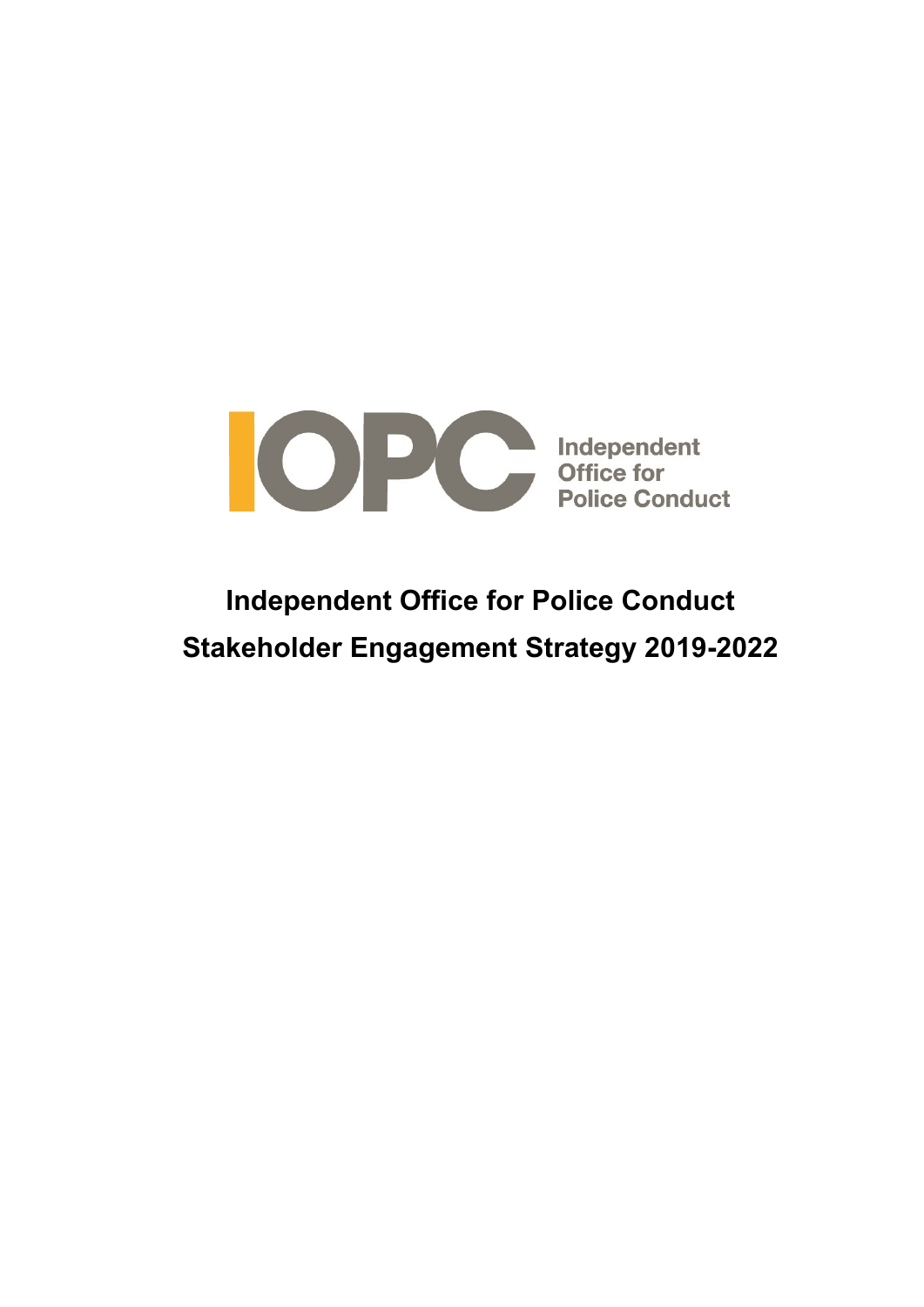# **Contents**

|   | <b>Context</b>                                                          | 3  |
|---|-------------------------------------------------------------------------|----|
|   | The IOPC's stakeholder landscape                                        | 4  |
| 3 | What we want to achieve                                                 | 6  |
|   | Key measures                                                            | 7  |
|   | How we will do it                                                       | 8  |
|   | Summary of key activity                                                 | 8  |
|   | Working with others to improve the police<br>complaints system          | 9  |
|   | Improving policing by identifying and sharing<br>learning from our work | 13 |
|   | To improve confidence in accountability                                 | 15 |
|   | To be an efficient organisation                                         | 20 |
|   | Annexes                                                                 | 22 |
|   | Annex A - Delivery plan                                                 | 22 |
|   | Annex B - Measures                                                      | 27 |
|   | Annex C - Key concepts and definitions                                  | 31 |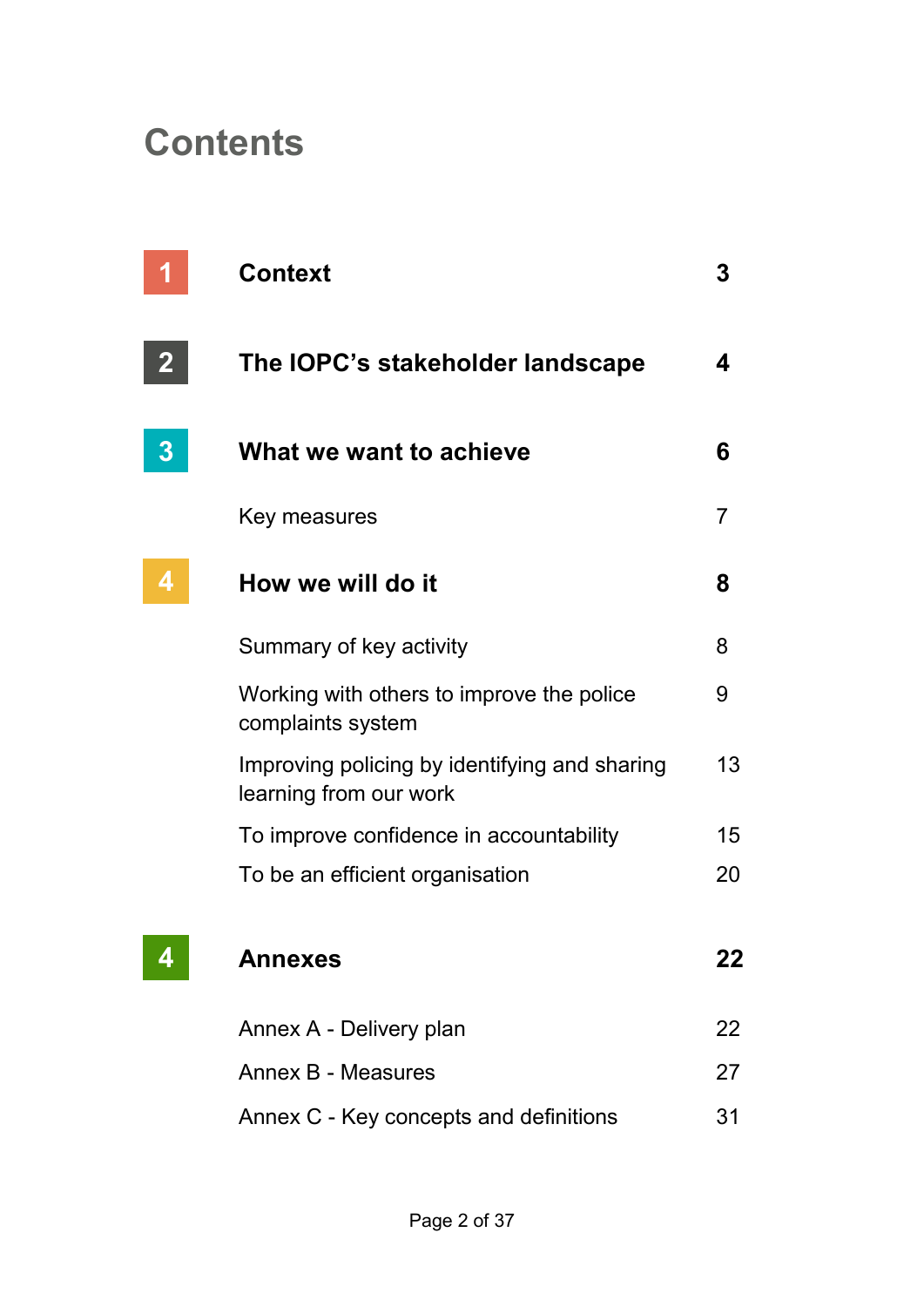The Independent Office for Police Conduct (IOPC) Strategic Plan 2018-22 sets out our vision for the future. It explains our priorities and what we hope to accomplish. Informed by feedback from our stakeholders and service users, the plan reflects our understanding of their experience of our predecessor organisation, the Independent Police Complaints Commission, and their views on the future direction of the IOPC.

Our mission is to improve public confidence in policing by ensuring the police are **accountable for their actions and lessons are learnt**. In addition to focusing on continuous improvement of the police complaints system so that it delivers impartial and timely outcomes for all, we are committed to making sure that everyone, and particularly those who have the least confidence in policing, understand their right to complain and can access the complaints system without fear of adverse consequences.

It is essential that we **listen, understand and respond** to the needs of our current and prospective service users, if we are to achieve a police complaints system that the public and police trust and are confident will deliver fair, independent and just outcomes.

We cannot achieve this by working in isolation. Building confidence in us and in the system will mean **working closely with stakeholders and communities** to understand and respond to their concerns. This strategy, and the action plan presented at Annex A, sets out how we will do this.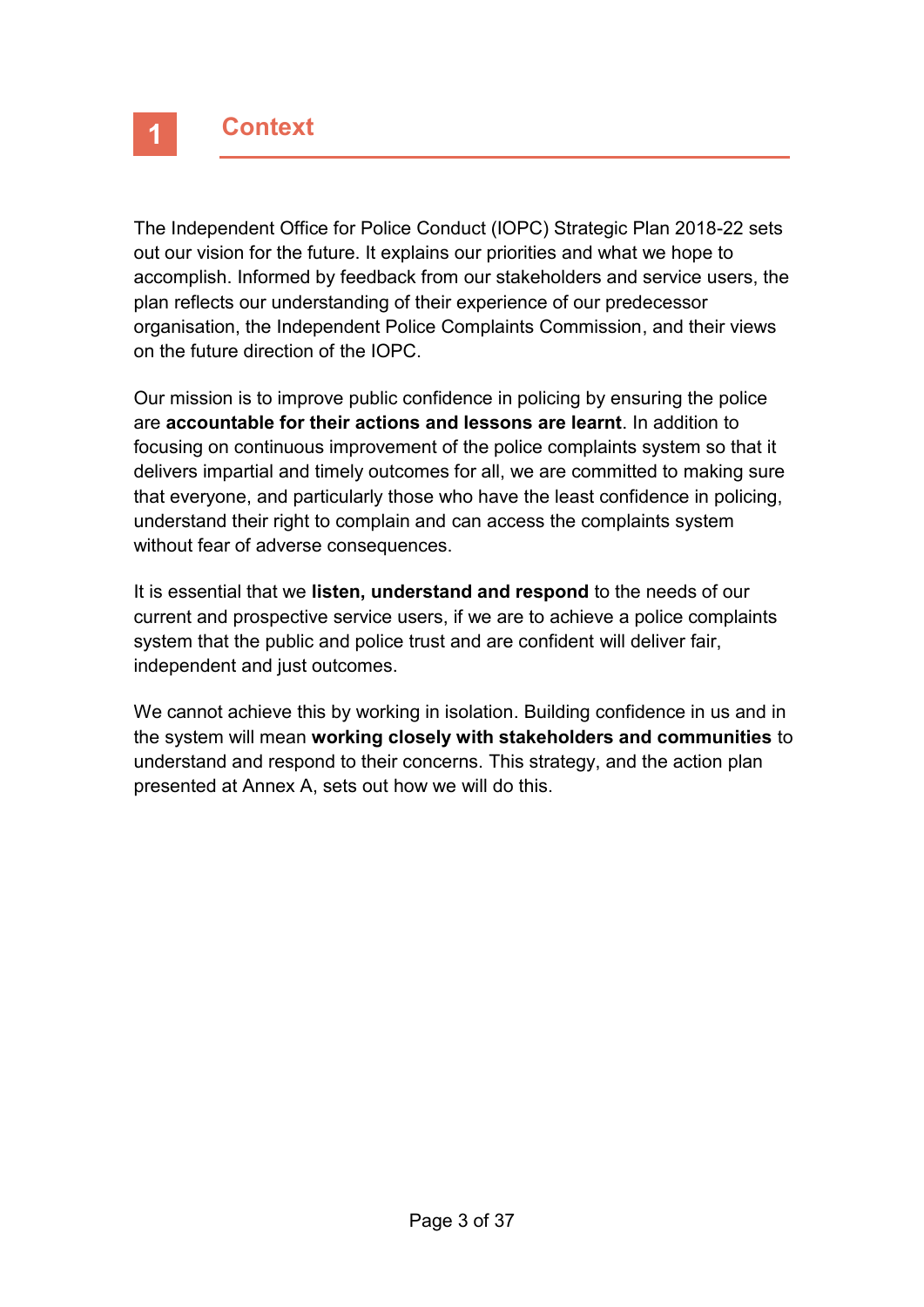**2**

The IOPC has a complex stakeholder landscape, which includes:

- Service users
- Non-statutory stakeholders
- Statutory stakeholders
- The public

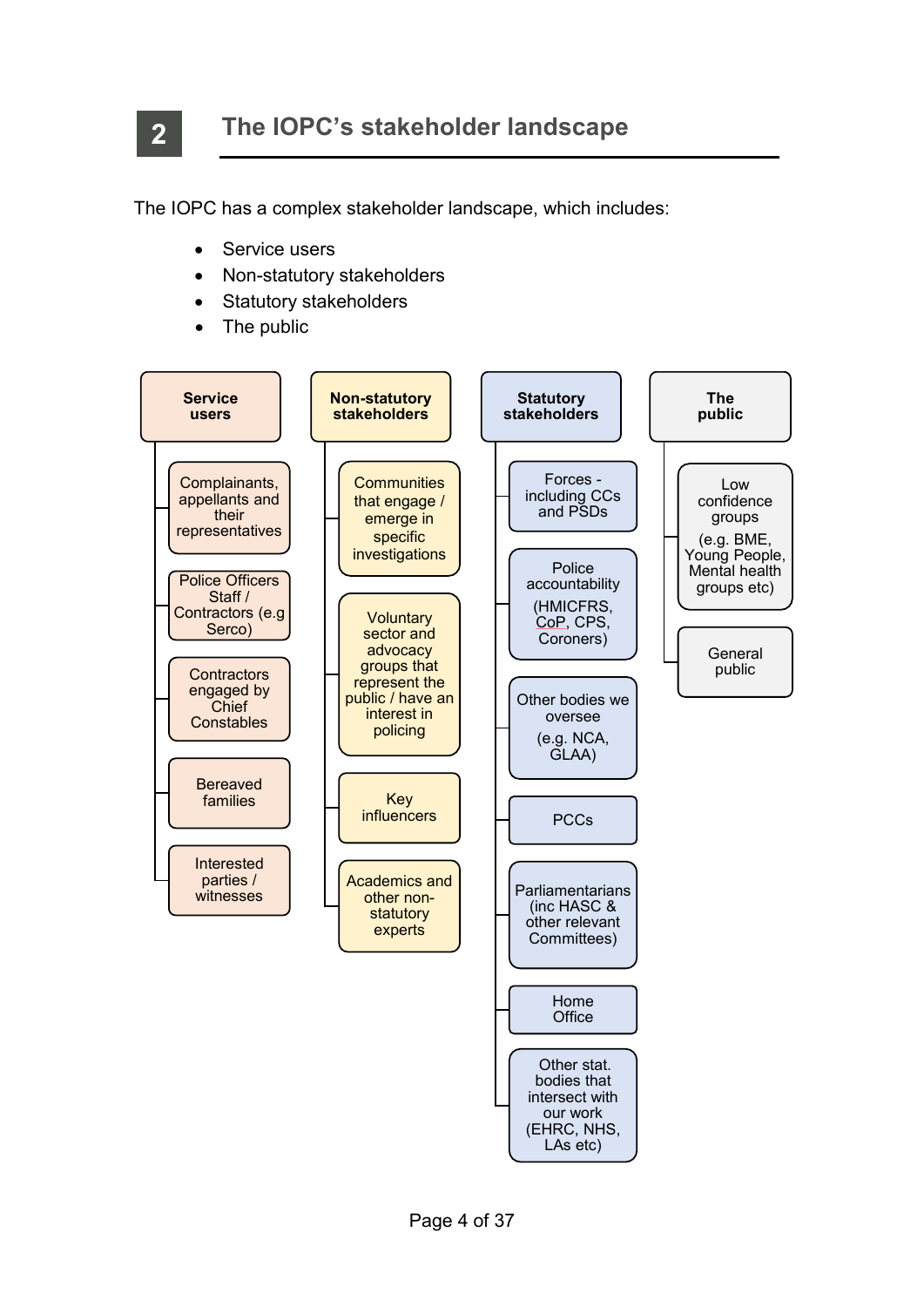Our stakeholders hold sometimes opposing views about our work and the wider police complaints system. We are committed to understanding the different perspectives and motivations **of all our stakeholders**, including those that are critical of our work. We listen to all perspectives and then take our decisions in an impartial manner as the law requires us to.

# *Service users*

Service users are our most important stakeholders. We will build on the systems we have in place for collecting and responding to feedback from our service users and increase the opportunities they have to shape and influence the service we deliver.

# *Non-statutory stakeholders*

Regular participation in our engagement work is a challenge for many of our nonstatutory stakeholders because they have limited resources. We will continue to increase the opportunities and support we make available for these stakeholders to be involved in meaningful engagement with us.

# *Statutory stakeholders*

We have established mechanisms for engaging with our statutory stakeholders, including an Oversight team and Regional Directors who meet regularly with Police and Crime Commissioners (PCCs), police forces, and other statutory bodies including Her Majesty's Inspectorate of Constabulary and Fire & Rescue Services (HMICFRS) and the College of Policing. These mechanisms will be maintained and improved.

# *The public*

We will use research tools to:

- gain regular insights into the public's awareness and perception of the IOPC and test potential responses;
- understand better the drivers that underpin confidence in policing and police accountability; and
- assess current and emerging challenges and barriers to accessing the police complaints system.

# *The media and our staff*

The media and our staff are important stakeholders for the IOPC. Our revised communications strategy sets out how we will work with and engage them. In this, the **communications and stakeholder engagement approaches** must be aligned.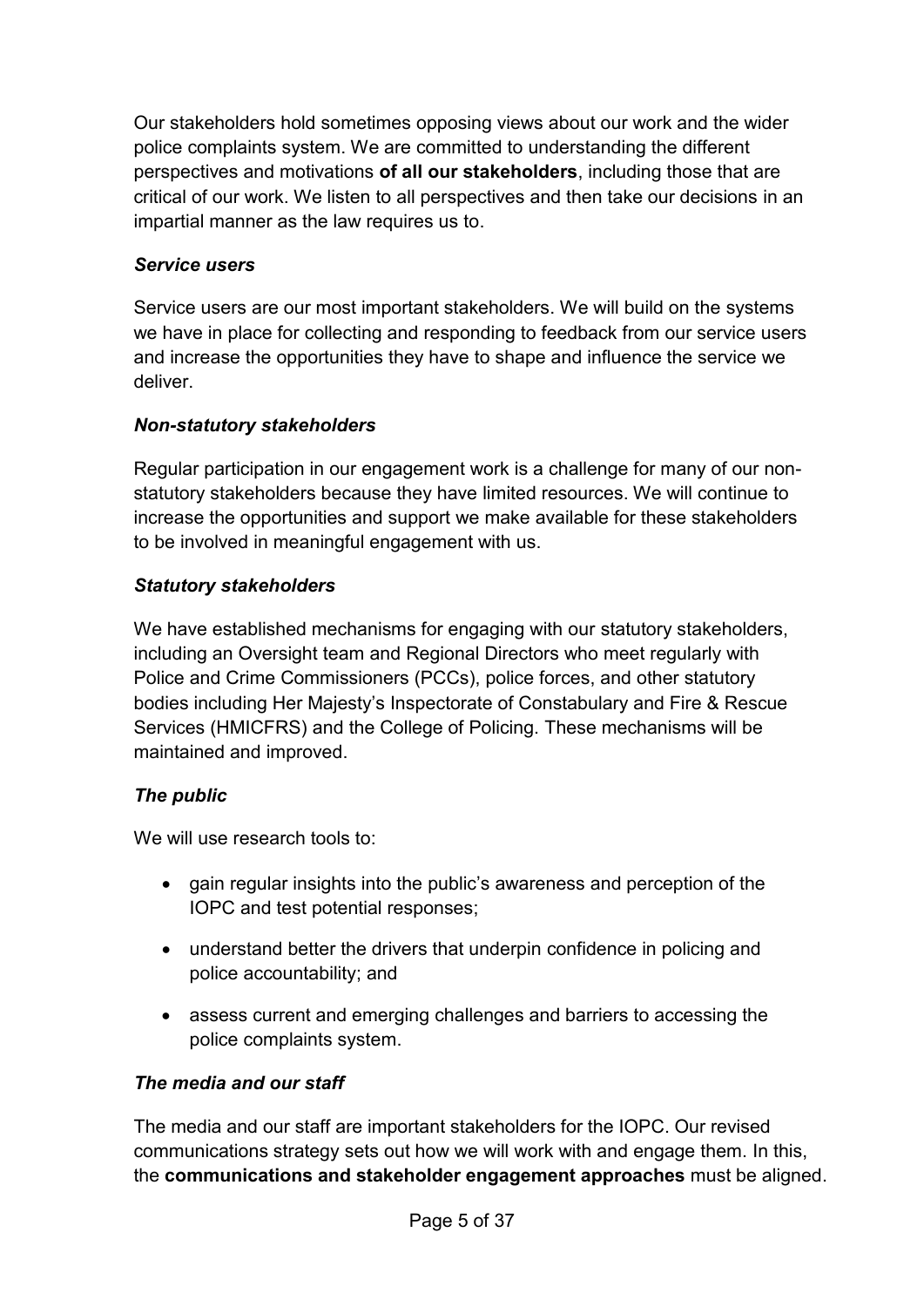# **Transforming our approach to stakeholder engagement**

# **Key outcomes**

We are committed to becoming an organisation that has an active, open and honest relationship with our stakeholders, and that we listen, engage and use feedback so that:

- Our work is focused on the things that matter most to our service users and the public.
- We identify and engage with local communities quickly and effectively to listen, communicate key messages, and address more proactively existing or potential tensions.
- We continually improve the service we provide as our staff have more opportunities to hear from service users, those with lived experience and stakeholders who work with, and represent, people impacted by our work.
- We target our engagement work more effectively because we have a more sophisticated understanding of public confidence, including which demographic groups have the lowest confidence, and the influential factors that contribute to 'low confidence'.
- Our stakeholders see and feel the value of engaging with us and share their positive experience with others.
- Our network of advocates is better placed to support and advise the clients they work with.
- Our engagement with policing and non-policing stakeholders is balanced, so that we are better informed and able to act on emerging trends and issues.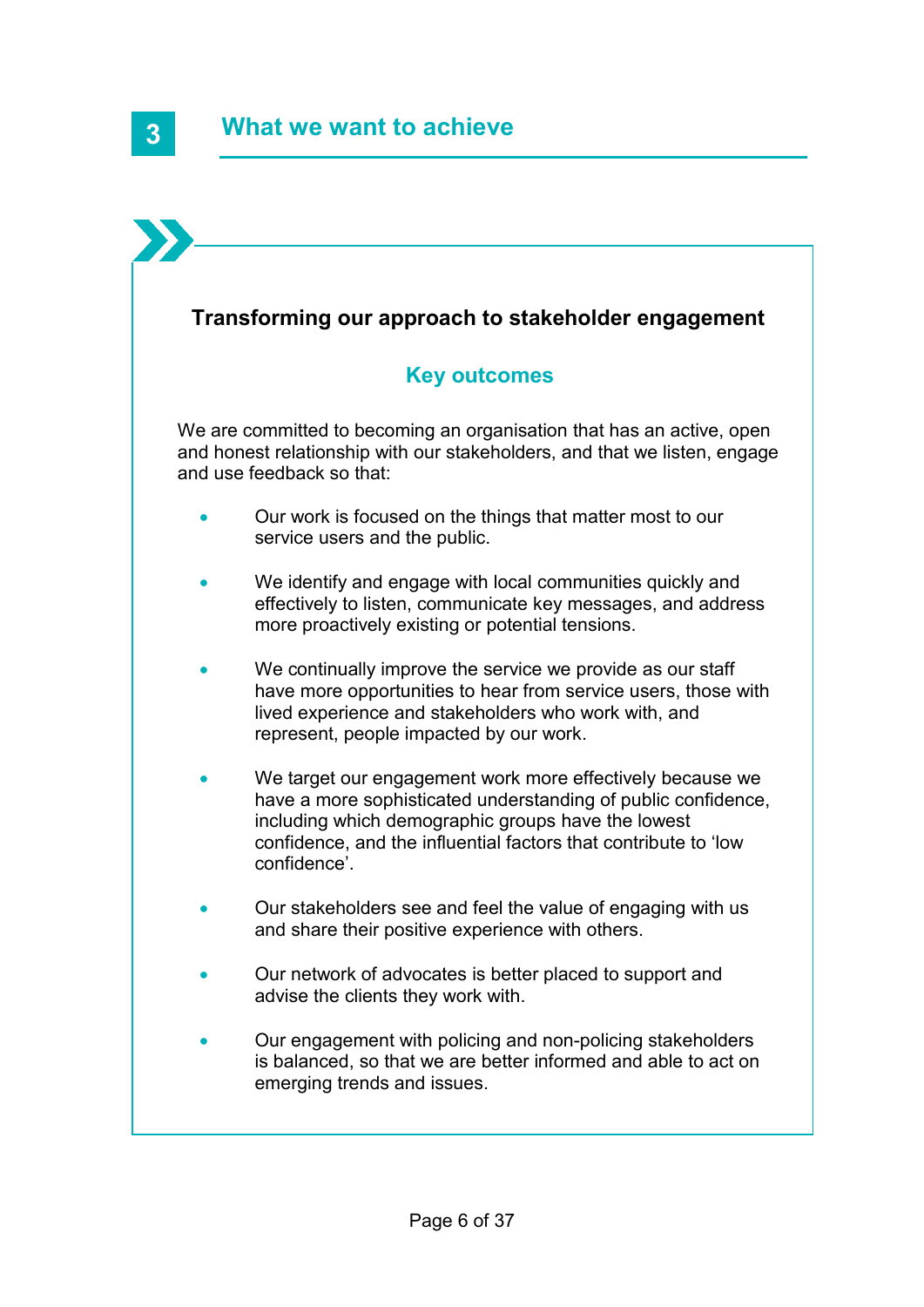# **Key measures**

We will use the findings of the 2019 Stakeholder Survey, 2018/19 Public Perceptions Tracker and 2017/18 Service User Feedback as **baseline measures** for improvement, alongside qualitative feedback received from stakeholders and evaluations of key projects. These measures will assess areas including:

- the extent to which our stakeholders believe that the IOPC values its relationship with its stakeholders;
- how proactive the IOPC is in engaging with its stakeholders and the public; and
- whether our stakeholders consider that the IOPC provides enough information to reassure and inform communities and stakeholders during or following serious incidents.

The quantitative measures of success will be agreed following receipt of the Stakeholder Survey findings in Summer 2019 and we will ensure the measures align to those used to assess the impact of the **Communications Strategy** (see Annex B).

In addition to the above measures, the success of the Stakeholder Engagement Strategy will be assessed against the following corporate measures:

*People from all backgrounds have confidence in the police complaints system and are willing to complain, their demographics are representative of those communities served by the police.*

| <b>Measures</b>                                                                                                         |                           | <b>Frequency</b> |
|-------------------------------------------------------------------------------------------------------------------------|---------------------------|------------------|
| % Stakeholders who think the IOPC is<br>improving public confidence in the police<br>complaints system                  | <b>Monitor</b>            | Annual           |
| % Complaints from BME and young people                                                                                  | $>11\%$ (BME)<br>>7% (YP) | Bi annual        |
| <b>Public Perception tracker information</b><br>% Young people who believe their<br>complaint will be dealt with fairly | Improvement<br>target     | Bi annual        |
| % People from BME background are aware<br>of the IOPC                                                                   | Improvement<br>target     | Bi annual        |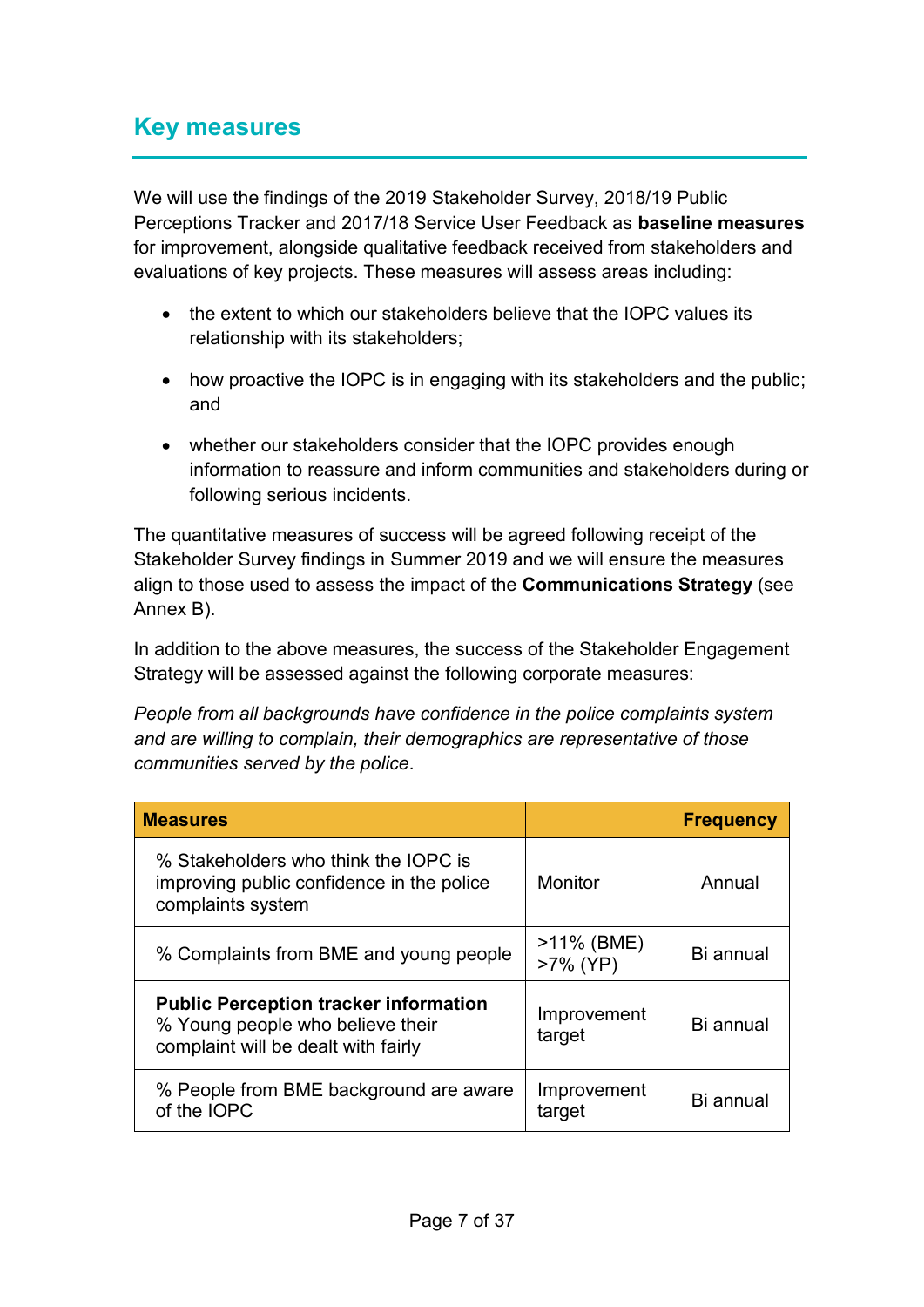# **Summary of key activity**

- **Produce and implement local engagement plans** for each of our geographical areas. (Defining and implementing a bespoke approach to engagement in each of our regions)
- **Increase community and stakeholder engagement support** for critical and/or high-profile incidents.
- **Develop our research methodology and work with non-statutory stakeholders** to develop a more sophisticated understanding of confidence, including which demographic groups have the lowest confidence and the influential factors that contribute to 'low confidence'
- **Implement the recommendations made by the IOPC Youth Panel** in their 2018/19 report.
- Develop proposals for **stakeholder scrutiny panels** to advise on, and review, our operational work.
- Continue our **roundtable events with stakeholders** to help inform our case selection process.
- **Provide information and/or training** to improve our network of advocates' understanding of the police complaints system, so they can support and advise the clients they work with.
- Develop our existing **relationship management framework**.
- **Identify and promote opportunities for staff** to hear from service users, those with lived experience and stakeholders who work with, and represent, people impacted by our work.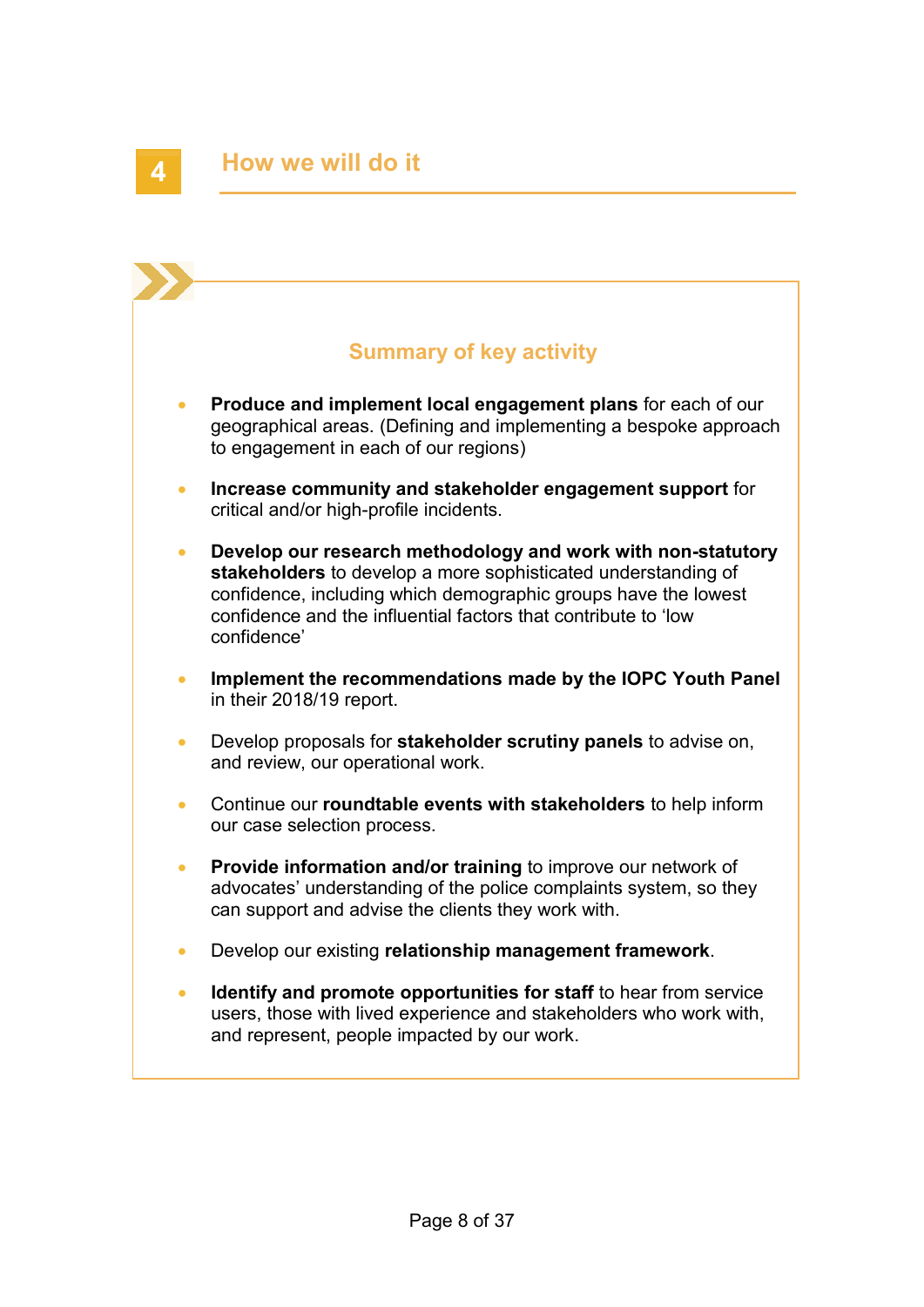# **4**

# **How we will do it**

Priority One: To work with others to improve the police complaints system



We will listen to our stakeholders and use their feedback to improve the police complaints system

To have confidence in the police service, the public must have trust in the police complaints system. Everyone must be assured that those who wish to access the complaints system can do so without fearing adverse consequences and that the system will deliver impartial, fair and evidence-based outcomes for both complainants and those subject to complaints.

Listening and building relationships with voluntary, community sector and advocacy groups representing the public, complainants and families, as well as engaging with our statutory and policing stakeholders, will ensure that we improve the police complaints system based on feedback and in-line with the areas and issues that are of greatest concern to the public and police.

#### **How we will do this**

We must listen to our statutory and non-statutory stakeholders alike to understand their experience and perceptions of the police complaints system, the context of police actions and decisions-taken, and the concerns of different groups. We will ensure stakeholders, including police unions and charities representing communities and potential service users, meet with senior IOPC staff on a regular basis to voice concerns, share developments in their sector or area of work, and provide critical insight in to the complaints system.

Where appropriate, we will seek to bring these differing stakeholder viewpoints together to ensure our staff hear a balance views, our independence is clear and stakeholders themselves are able to listen and respond to alternative perspectives. Our External Stakeholder Reference Group<sup>1</sup> and series of thematic

<sup>1</sup> <sup>1</sup> The IOPC ESRG meets quarterly and brings together a range of external statutory and non-statutory stakeholders to challenge and provide constructive feedback on the IOPC's performance and key projects, and act as an informal sounding board to discuss specific pieces of IOPC work and relevant topic areas.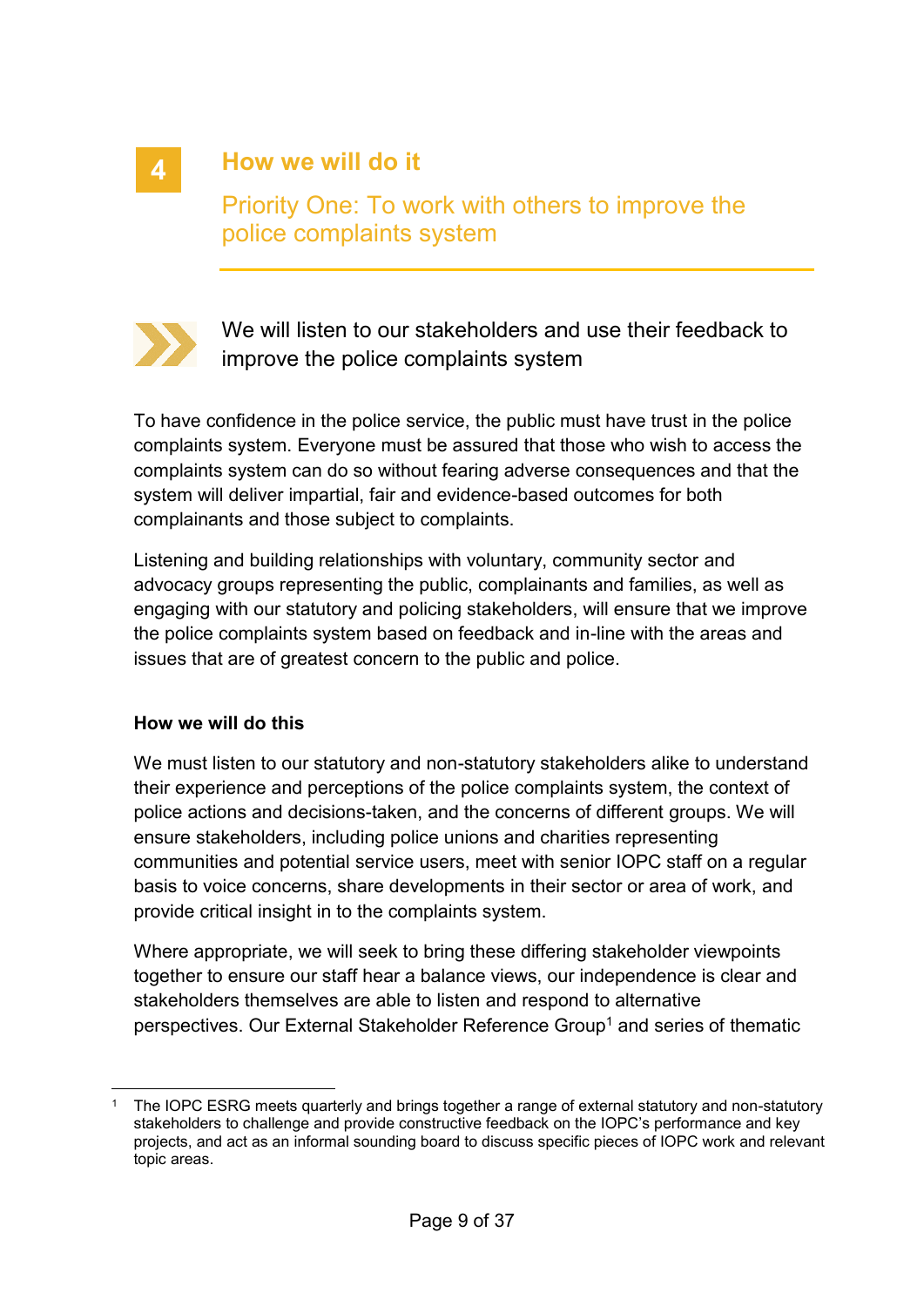roundtables<sup>2</sup> have demonstrated the value and effectiveness of this approach and we will look to create further similar engagement opportunities.

We will continue to develop and improve the way we use insights from our engagement work to inform and influence quick-time actions, operational learning, quality assurance and business planning.

We will address proactively the imbalance in our existing stakeholder engagement through continuing to develop of our Network of Advocates; a network of nonstatutory national advocacy organisations working across low confidence, seldomheard and thematic stakeholder groups. Through mutually beneficial relationships, the network will:

- provide a gateway to communities helping us to understand varying experiences, barriers to the police complaints system and perceptions of the IOPC;
- offer subject-matter expertise, information and training for IOPC staff;
- establish critical friends that can represent the views and experiences of key stakeholder groups or communities in IOPC policy or service reviews:
- improve access to the IOPC outside of the formal complaints process;
- provide third-party communication channels to support better awareness of the complaints system, key investigations and learning, and legislative change;
- support our ability to respond to critical incidents and major investigations affecting stakeholder groups; and
- create advocates amongst front-line service providers who will direct their service-users to, and support them through, the police complaints system.

We will incorporate the expertise of our stakeholders in our work more regularly, from reference groups to help inform service reviews and key projects, to exploring the potential for stakeholder scrutiny panels to advise on and review our operational work.

To help improve public confidence in the police complaints system amongst those groups with the lowest confidence in us, we will seek to strengthen their voice within the organisation by developing independent advisory panels that will increase transparency of our work and decision-making, provide an opportunity to receive constructive challenge and provide a forum for stakeholders, particularly

**<sup>.</sup>** <sup>2</sup> To help focus our work on the issues that are of most concern to both the public and the police, we ran a series of thematic roundtables in 2018-19 that brought together a range of stakeholders with expertise in the relevant thematic fields - to discuss and develop the criteria we use to select the cases we investigate.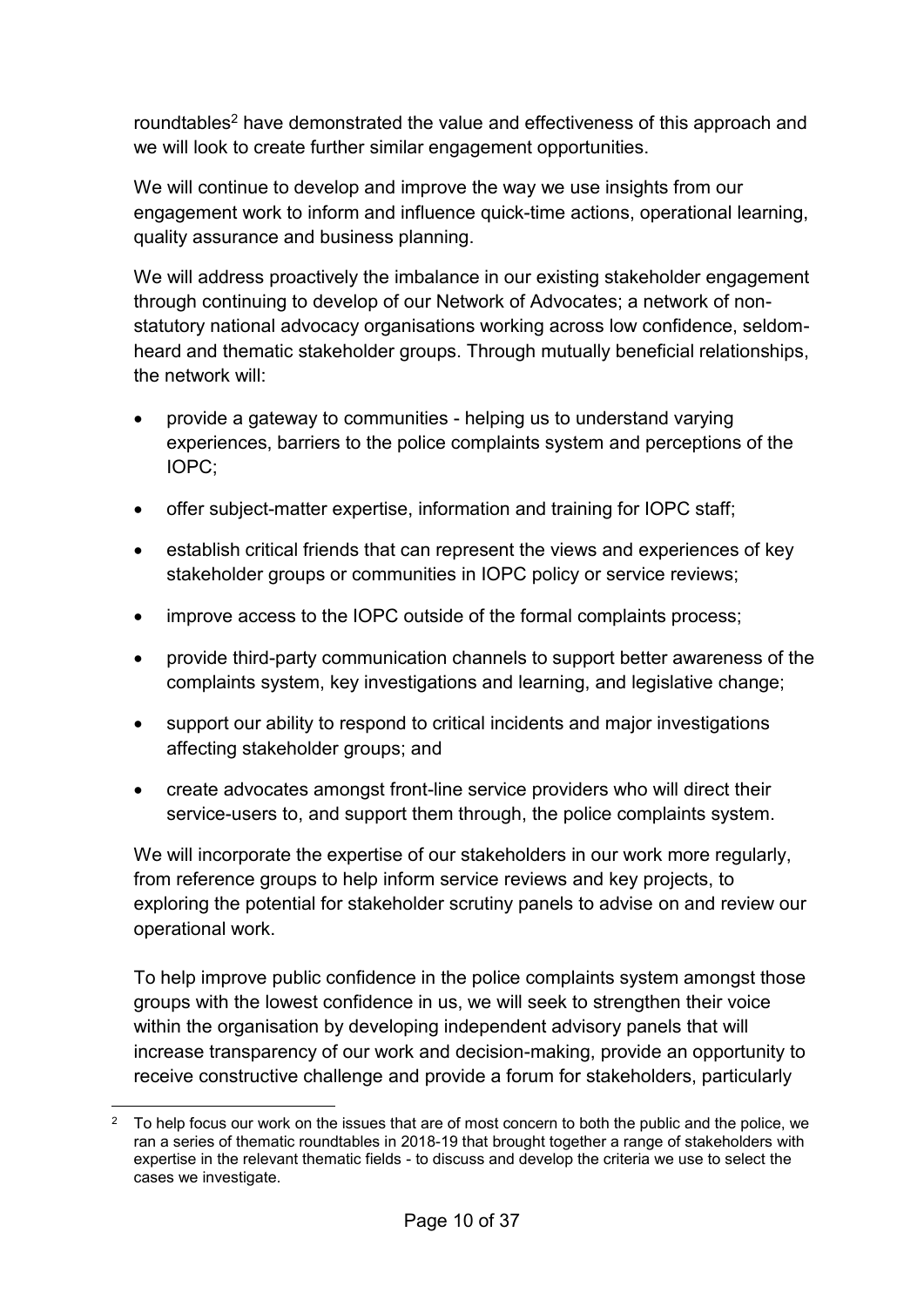non-statutory stakeholders with low confidence, to advise us on the impact of our work on the confidence of their community.

Our Regional Directors and Director for Wales, supported by the Stakeholder Engagement Team, will develop our relationships with stakeholders at a local and community level so that we have a deeper understanding of the views of the public and stakeholders. Improved knowledge of community concerns, supported by local engagement strategies drafted collaboratively with our Oversight Team and Communications Team based in each IOPC region, will enable us to identify and effectively respond to regional and national trends in line with our strategic priorities. Our increased community presence will also be maximised by a new allstaff volunteering programme.

We hope that a stronger local presence, reinforced with local relationships with community leaders, will improve our ability to identify and proactively respond to police incidents that have a particularly negative or damaging impact on local community confidence in the police and the IOPC. Our new Stakeholder Engagement team will support community engagement surrounding such incidents as part of a multi-team critical incident response (see box 1).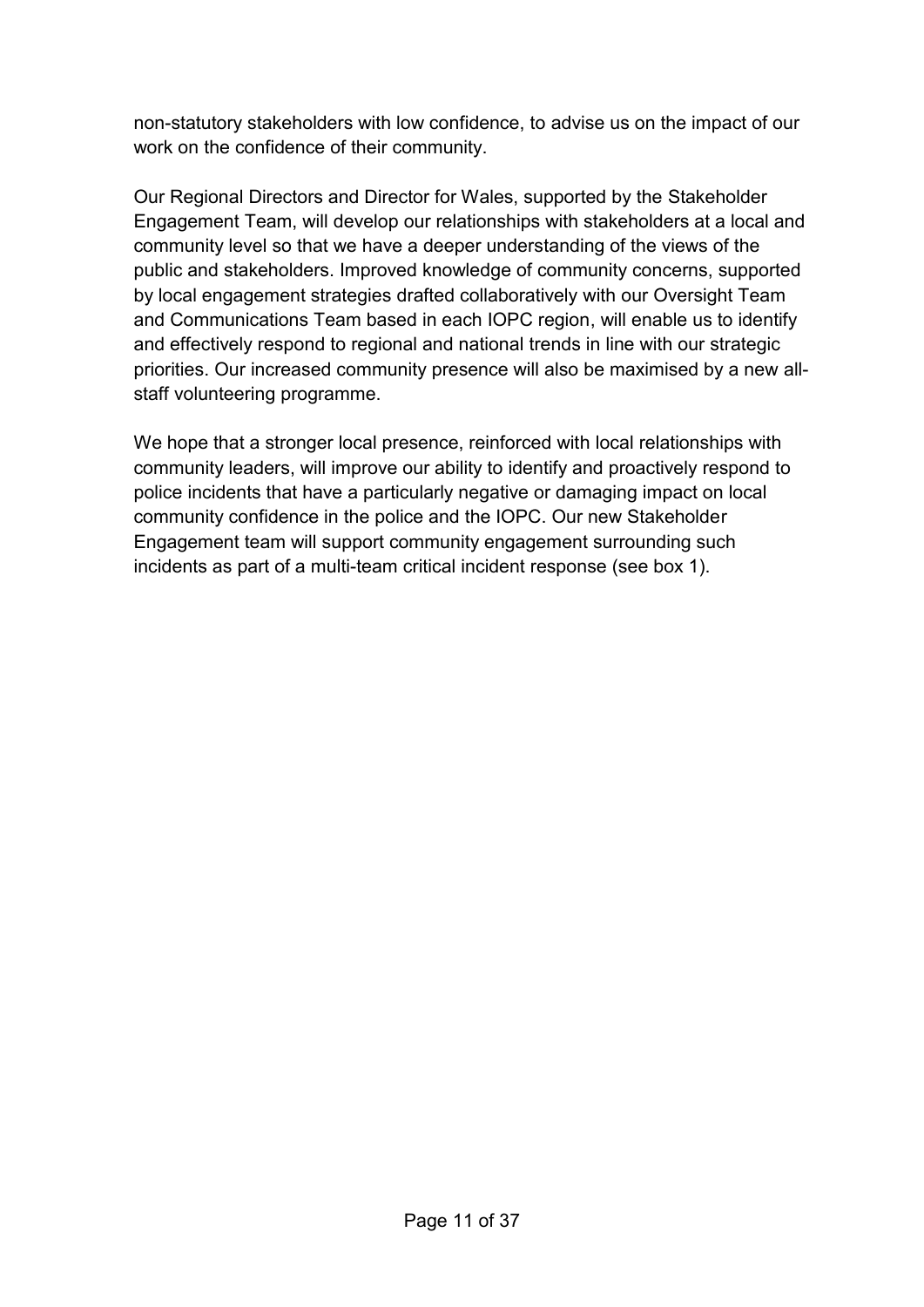# **Critical incident community response**

Taking early action to engage local communities and stakeholders when critical incidents occur is a key element of improving public confidence in the police complaints system and in the IOPC. In this context, we will:

- Engage with communities proactively to establish positive working partnerships that can be called upon during critical incidents.
- Increase our capacity to provide community and stakeholder engagement support to investigations or high-profile incidents.
- Prioritise engagement support for investigations.
- Use the experience of critical investigations to engage with key influencers and advocates to ensure that we develop effective and collaborative relationships with local and regional community stakeholders outside of crisis.
- Ensure that insight gained through supporting investigations is recorded. shared and used again in the future.
- Ensure that new stakeholders are offered the opportunity to register their interest in being kept updated of our work and future involvement opportunities.
- Put in place routine feedback collection mechanisms, so that we can assess the impact of engagement activity undertaken.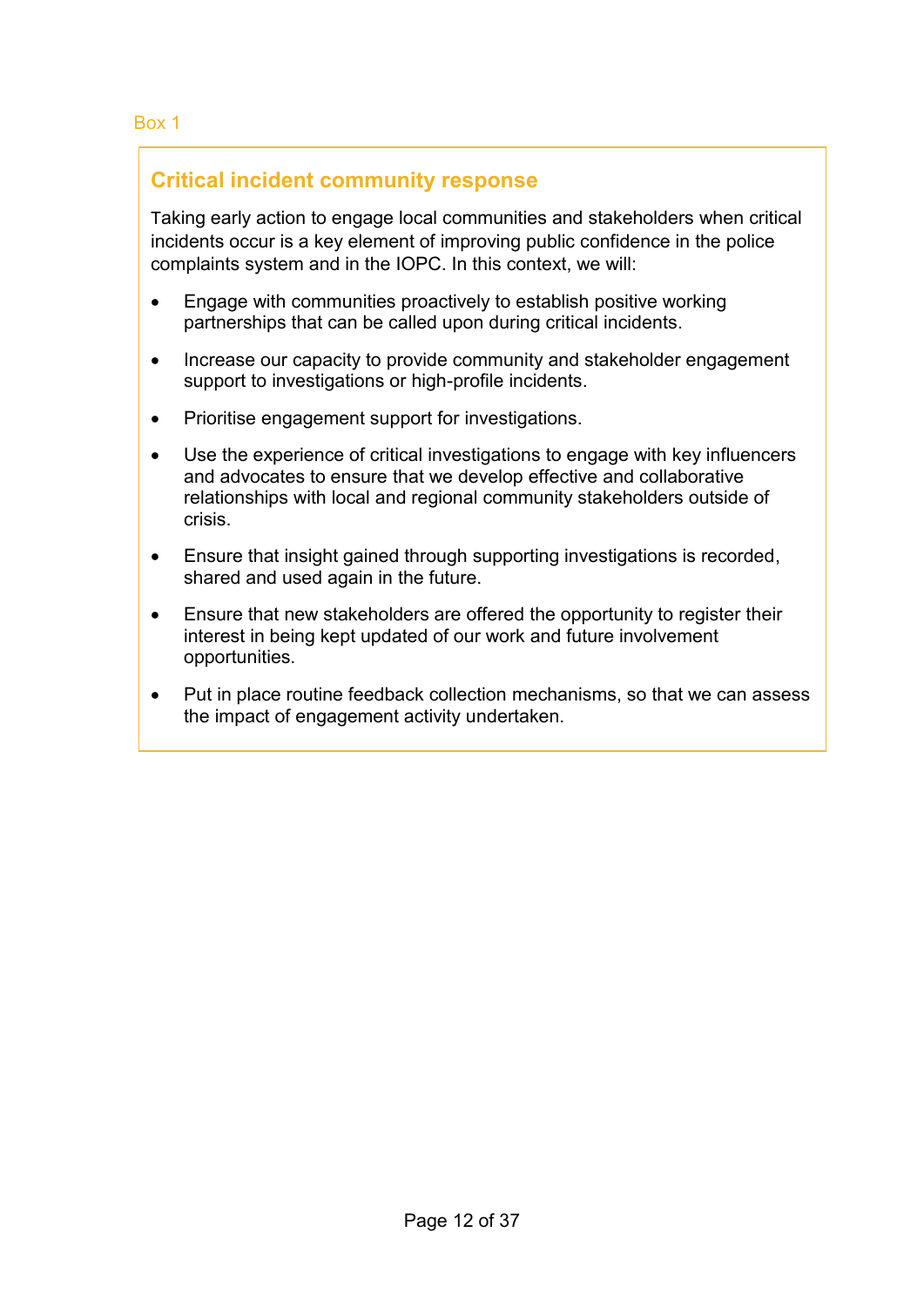

# **How we will do it**

Priority Two: To improve policing by identifying and sharing learning from our work



We will work with stakeholders to identify and share learning from our work to improve policing practice

There is a growing consensus that the complaints system is often too focused on blame and individual conduct, rather than on identifying and addressing systemic issues. The IOPC is committed to leading the way in ensuring the police complaints system has a greater focus on learning and improvement, by developing our approach to our operational work to better identify learning opportunities, making our learning recommendations more robust and ensuring our work leads to real improvements in policing.

It is important that this is achieved by working closely with partners to develop shared priorities, share learning across our work and develop collaborative work programmes to promote improvements and drive change within policing.

#### **How we will do this**

We will work more effectively with partners and stakeholders to share intelligence about emerging trends and issues and help us to understand the context in which police work. We will seek advice from statutory and non-statutory stakeholders with relevant expertise, in order to identify the best mechanisms for drawing learning from our national operational work and to improve our identification of learning. We will also continue our series of roundtable events with stakeholders to help inform our case selection process.

We will continue to strengthen our relationships with HMICFRS and the CoP to identify areas where we can work more collaboratively and present joint-positions where appropriate and practical that will improve the quality and consistency of learning identified, disseminated and implemented across policing.

We will work with partners to create a national platform for sharing learning and good practice, engaging consistently with PCCs and forces to follow-up our learning recommendations and ensure learning is embedded. We will also seek to engage with relevant government departments where opportunities for learning improvement outside the police service are identified.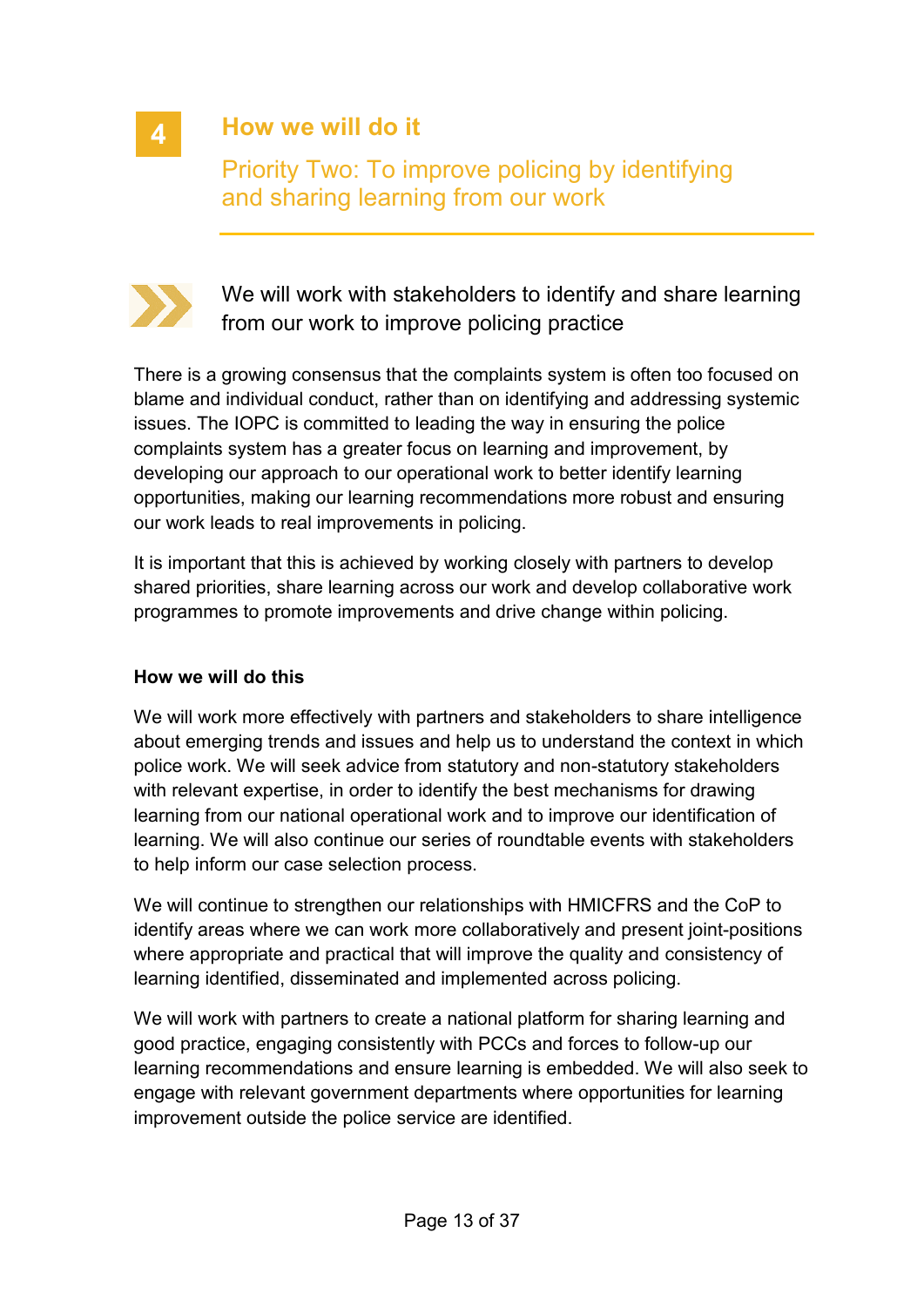We will support our Subject Matter Networks to develop their knowledge and strategic relationships with the relevant portfolio leads at the NPCC, APCC, CoP and HMICFRS, and key non-policing organisations, to further advance their expertise on the themes in our work and identify opportunities for joint-working.

It is really important that we utilise the expertise of external subject-matter experts and the intelligence gathered through our public perceptions tracker to help us to decide where we focus our work so that we identify learning in the areas that matter most to the police and the public.

We will continue to ask the public which areas they consider to be a priority for identifying learning through our regular public survey tool, the Public Perceptions Tracker and to bring stakeholders and subject-matter experts together through roundtables to help inform our knowledge and work further.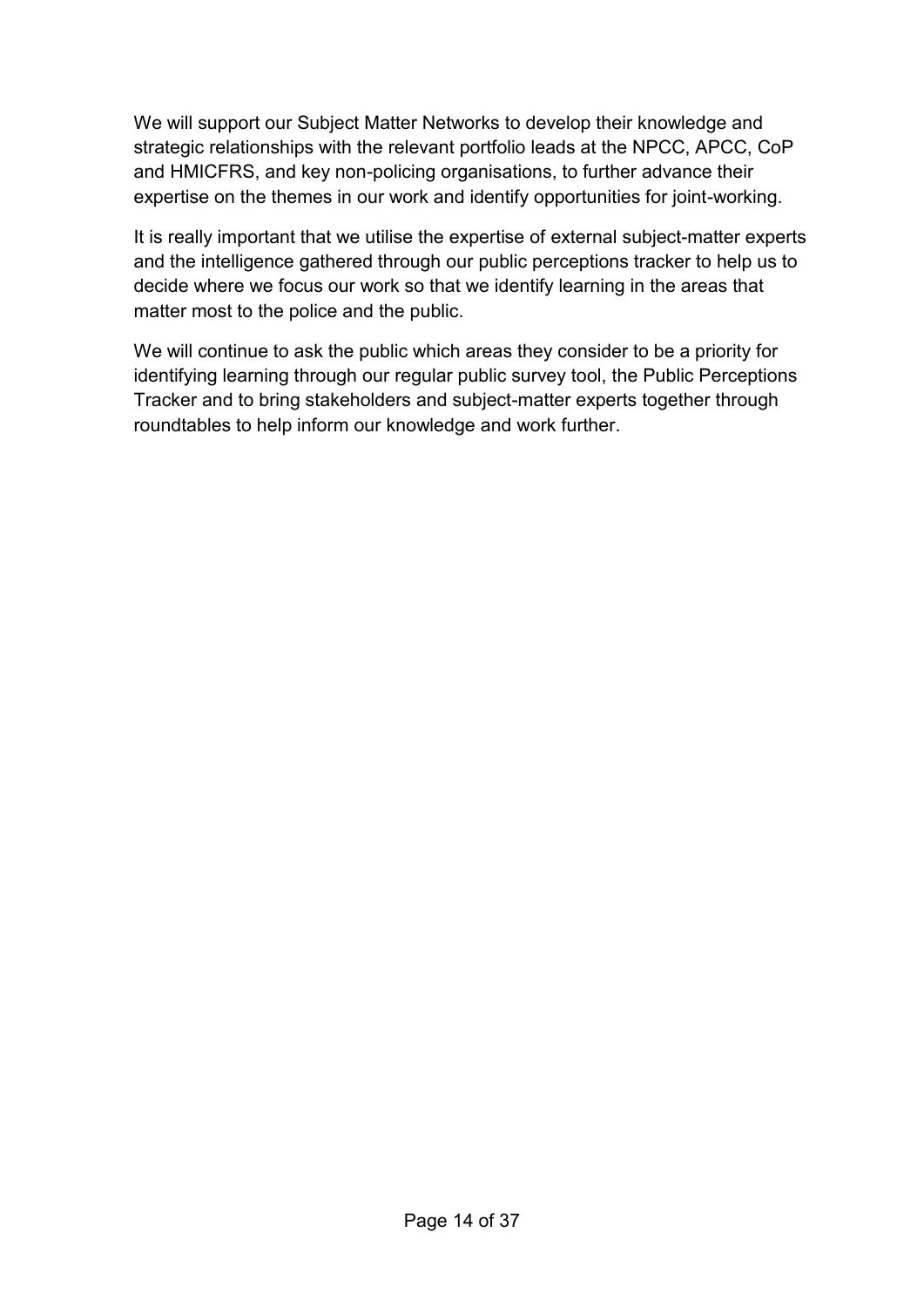**4**

# **How we will do it**

Priority Three: To improve confidence in police accountability



Those with low confidence in policing will access and value the complaints system

#### **Improving confidence in the police complaints system and improving access**

The IOPC's mission is to improve public confidence in policing by ensuring the police are accountable for their actions and lessons are learnt. Our independent oversight of the police complaints system is vital to maintaining public confidence in policing, yet we know that some groups and communities continue to have low levels of confidence in the police complaints system and some are less likely to use it.

We also know that some people have difficulty understanding how they should be treated by the police and that they have the right to complain if they feel they have been treated in an unsatisfactory way. Low levels of awareness and understanding can contribute not only to reduced confidence in the system but also concern about the time and effort required to make a complaint and a fear of potential repercussions. This causes additional barriers to people being confident in and exercising their rights. It also adds to a perceived power imbalance with the police.

Our engagement work will therefore focus on increasing levels of trust and confidence amongst the public, particularly amongst those groups with the lowest confidence in the system, for example young people and those from a BME background. We will engage with a wide range of stakeholders and communities, so that they understand their right to complain and expect fair and just treatment in response to complaints and serious incidents. Our engagement work will contribute to greater transparency about the system and the outcomes achieved through its use.

#### **How we will do this**

Working with non-statutory stakeholders, we will develop a more sophisticated understanding of confidence, including which demographic groups have the lowest confidence and the influential factors that contribute to 'low confidence'. The Public Perceptions Tracker already provides valuable information and we will explore how we can utilise this tool further, and what other complementary methods of qualitative and quantitative data analysis will help to support a richer picture and understanding of the communities we serve and their confidence and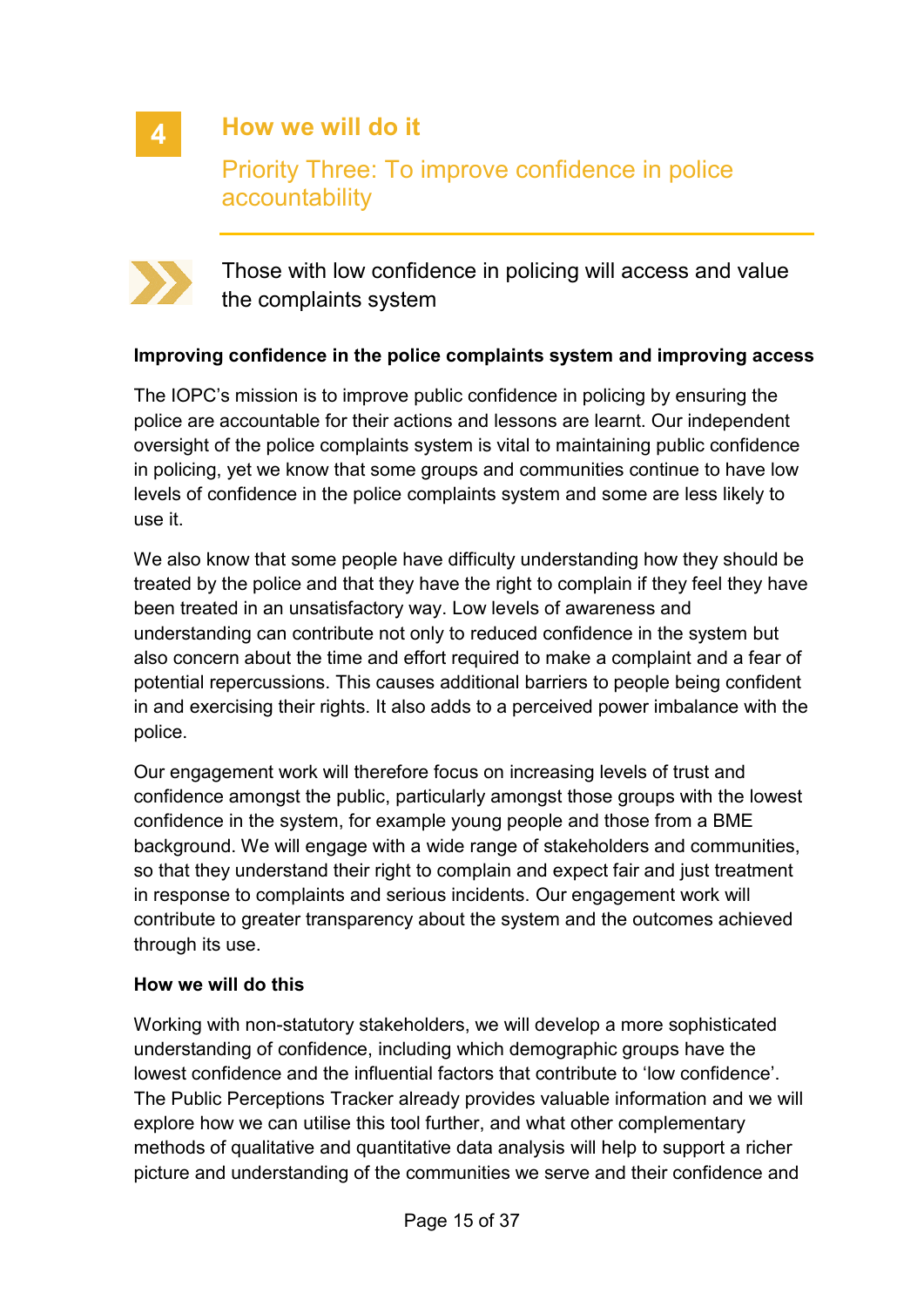trust in us. This will include building on and responding to the findings of recent research into levels of awareness and confidence, and perceived and actual challenges in engaging with the complaints system, amongst members of the public with mental health concerns.<sup>3</sup>

We will continue to work with and support the IOPC Youth Panel to better understand the drivers of low confidence amongst young people and the barriers preventing young people from engaging with the police complaints system. Building on the Youth Panel's recommendations outlined in their end of year report,<sup>4</sup> we will work with the Youth Panel and our staff to further our grassroots engagement with young people in youth centres, community groups and education campuses, and build partnerships with trusted community leaders. We

# **The IOPC Youth Panel**

The IOPC Youth Panel comprises 30 panel members from areas that reflect the IOPC regions and Wales. It includes representation of young people from BME communities, those with mental health issues or learning difficulties as well as from the LGBT community and other marginalised groups including young offenders and looked-after children.

In 2018, the Youth Panel engaged with over 800 young people in England and Wales to understand the drivers of low confidence in the police complaints system and their ideas for how we can help to address barriers to complaining. The Youth Panel produced information material to support its engagement events, including presentation material, flyers and a film.

Key themes identified by the panel are: powerlessness; marginal and minority voices; dynamics of trust; social influences; and visibility and accessibility. The panel also made a series of recommendations relating to:

- communications and social media;
- community engagement;

1

- diversity and young people; and
- the future of the Youth Panel.

We will be working with the Youth Panel to address their findings and recommendations in 2019-20.

<sup>3</sup> [https://policeconduct.gov.uk/sites/default/files/Documents/research](https://policeconduct.gov.uk/sites/default/files/Documents/research-learning/Research_into_Public_Confidence_of_People_with_Mental_Health_Concerns_in_the_Police_Complaints_System_Nov2018.pdf)[learning/Research\\_into\\_Public\\_Confidence\\_of\\_People\\_with\\_Mental\\_Health\\_Concerns\\_in\\_the\\_P](https://policeconduct.gov.uk/sites/default/files/Documents/research-learning/Research_into_Public_Confidence_of_People_with_Mental_Health_Concerns_in_the_Police_Complaints_System_Nov2018.pdf) [olice\\_Complaints\\_System\\_Nov2018.pdf](https://policeconduct.gov.uk/sites/default/files/Documents/research-learning/Research_into_Public_Confidence_of_People_with_Mental_Health_Concerns_in_the_Police_Complaints_System_Nov2018.pdf)

<sup>4</sup> [https://www.policeconduct.gov.uk/sites/default/files/Documents/research](https://www.policeconduct.gov.uk/sites/default/files/Documents/research-learning/iopc_youth_panel_report_march2019.pdf)[learning/iopc\\_youth\\_panel\\_report\\_march2019.pdf](https://www.policeconduct.gov.uk/sites/default/files/Documents/research-learning/iopc_youth_panel_report_march2019.pdf)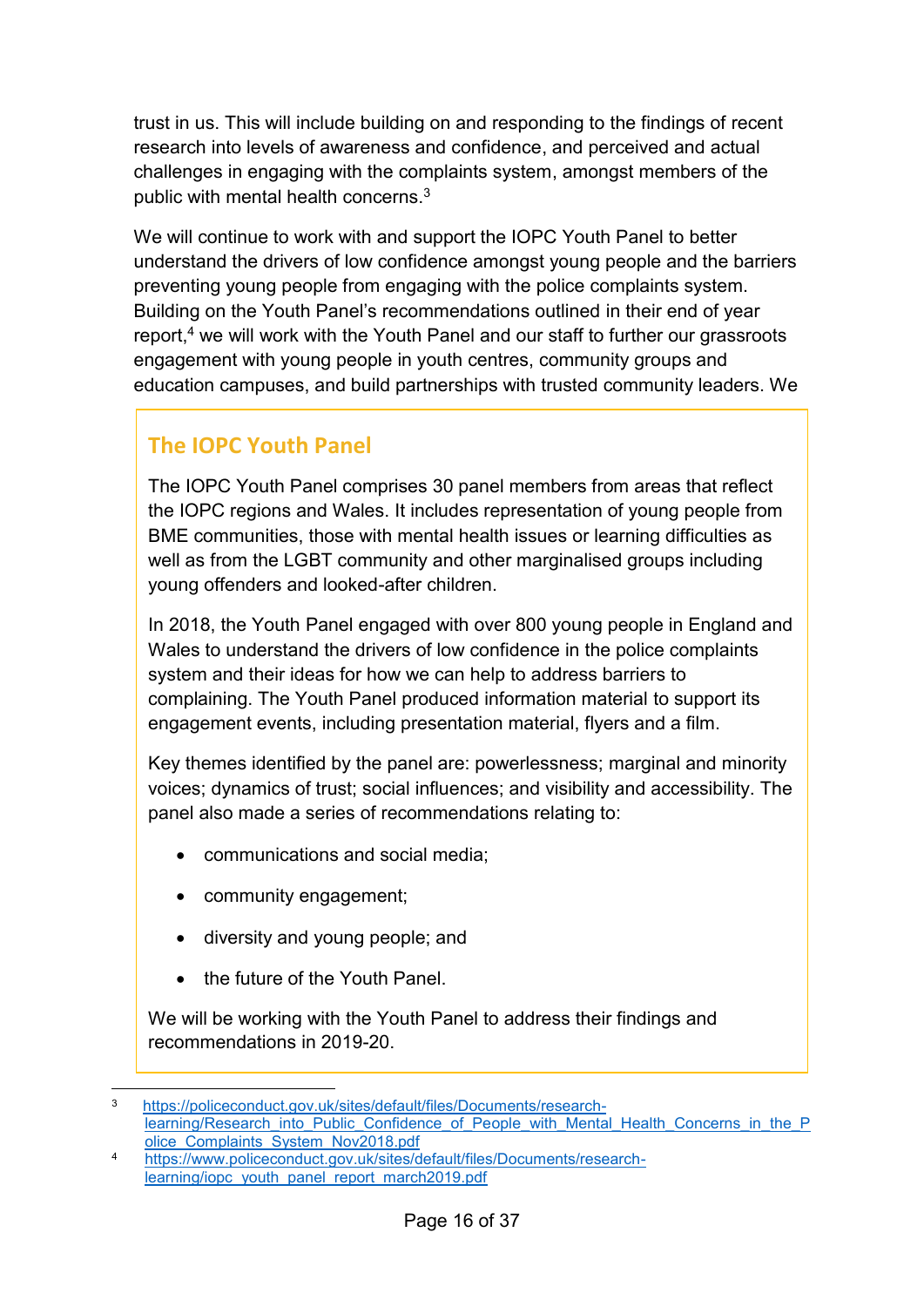will also work with the Youth Panel and the IOPC Communications team to ensure the organisation adapts its methods of communication across social media channels, demonstrating a more 'human face' to the organisation.

The causes of low confidence amongst BME communities is more complex, reflecting long-standing issues around distrust of the police and the IOPC, and feeling failed by our predecessor organisations, particularly amongst black communities. We will improve our understanding of these complexities and how we can work to address these drivers of low confidence and barriers to engaging with the police complaints system amongst different sections of the BME community. We will run a series of focus groups to develop our understanding of what different communities want to see from us and the service we provide and create an action plan to respond to the feedback received. We will consider creating an Independent Advisory Panel, comprised of at least 50% BME representation, that can provide constructive challenge and advice on our work.

We will also continue to identify and reach out to other groups likely to have low confidence in the police complaints system to better understand their perceptions and experiences. Through a greater local presence and direct engagement with members of the public, including those with disabilities, those with mental health concerns, vulnerable members of the public, and those from lower social grades, we will seek to address barriers to accessing the complaints system and build trust in our independence and ability to hold the police to account.

Working with the IOPC Communications team, we will improve awareness and understanding of the system and the impact and value of our work across all sections of the public, particularly amongst groups and communities who are more vulnerable or more frequently come into contact with the police.

We will develop materials that inform members of the public of their rights and case studies illustrating where the complaints system has worked and achieved outcomes that have delivered learning, improvements and accountability. Our Youth Panel will develop a quick guide to the police complaints system to make it easier to understand for young people, which we will seek to tailor for other low confidence groups that may struggle to understand and access the system. We will also improve our reporting on our investigation outcomes and make the information we share more meaningful and accessible.

We will continue to develop and work with our network of non-statutory advocacy organisations that represent and support low confidence, seldom-heard and thematic stakeholder groups. These relationships provide a gateway to communities that are harder for us to reach. We will provide information and training to improve their understanding of the complaints system, so they can support and advise the communities and service users (see box 2).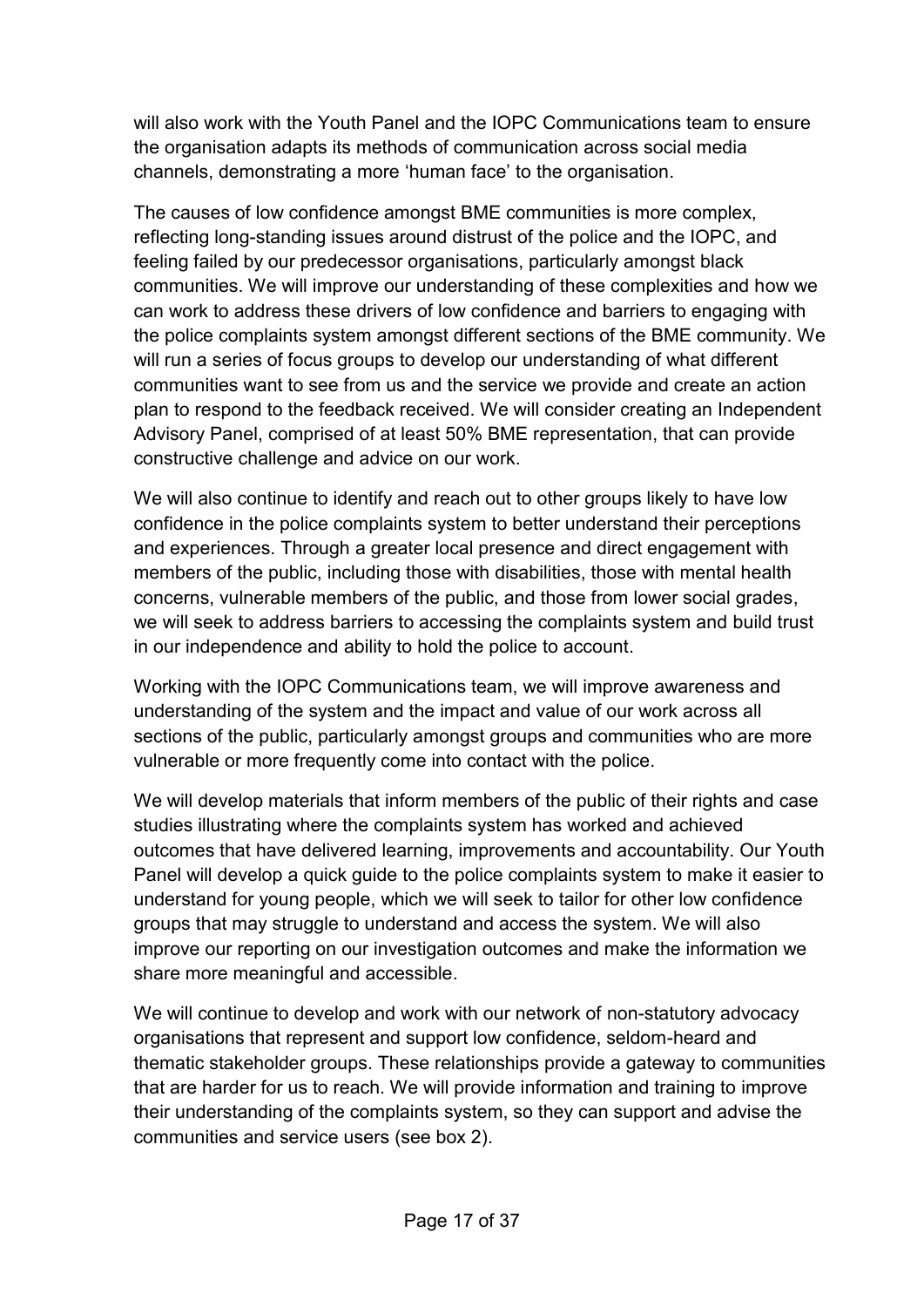# **Helpline awareness sessions**

We arranged awareness sessions between IOPC Customer Contact Centre (CCC) staff and helpline workers from the Suzy Lamplugh Trust, Womensaid and Action on Elder Abuse, to direct engagement towards frontline professionals who regularly interact with, advocate for and support vulnerable people. The training was accompanied by accessible supporting material so that helpline staff could share accurate and timely information on the police complaints system to helpline callers. The one-page guide was informed by insights provided by external helpline staff as well as our internal CCC. Through this strategy, we are committed to tailoring these sessions further and rolling them out to other organisations running national helplines.

We will also continue to circulate regular strategic communications on impact, including our Learning the Lessons magazine $^5$ , Focus $^6$ , and the IOPC Impact Report.

#### **Continually improving the service user experience**

We know from our service users that the information we provide and the language that we use can be too technical and how we have come to a decision in the investigation can be challenging to understand. Our role, particularly in appeals, is difficult for service users to understand and they sometimes feel that we do not act independently.

All our service users should receive clear and meaningful updates throughout the course of their investigation or appeal. However, we know from direct service user feedback and from other engagement work, that some individuals face particular challenges when engaging with the complaints system. We understand that for some service users we need to tailor our processes in order to meet their needs and to provide additional support at certain points of the process.

#### **How we will do this**

 $\overline{a}$ 

We will create a culture of customer focus within all parts of our organisation, ensuring that every service user receives an experience in line with our new Standards of Service, which sets out what service users can expect from us. We

<sup>5</sup> [https://www.policeconduct.gov.uk/research-and-learning/learning-and-recommendations/learning](https://www.policeconduct.gov.uk/research-and-learning/learning-and-recommendations/learning-lessons)[lessons](https://www.policeconduct.gov.uk/research-and-learning/learning-and-recommendations/learning-lessons)

<https://policeconduct.gov.uk/research-and-learning/learning-and-recommendations/focus>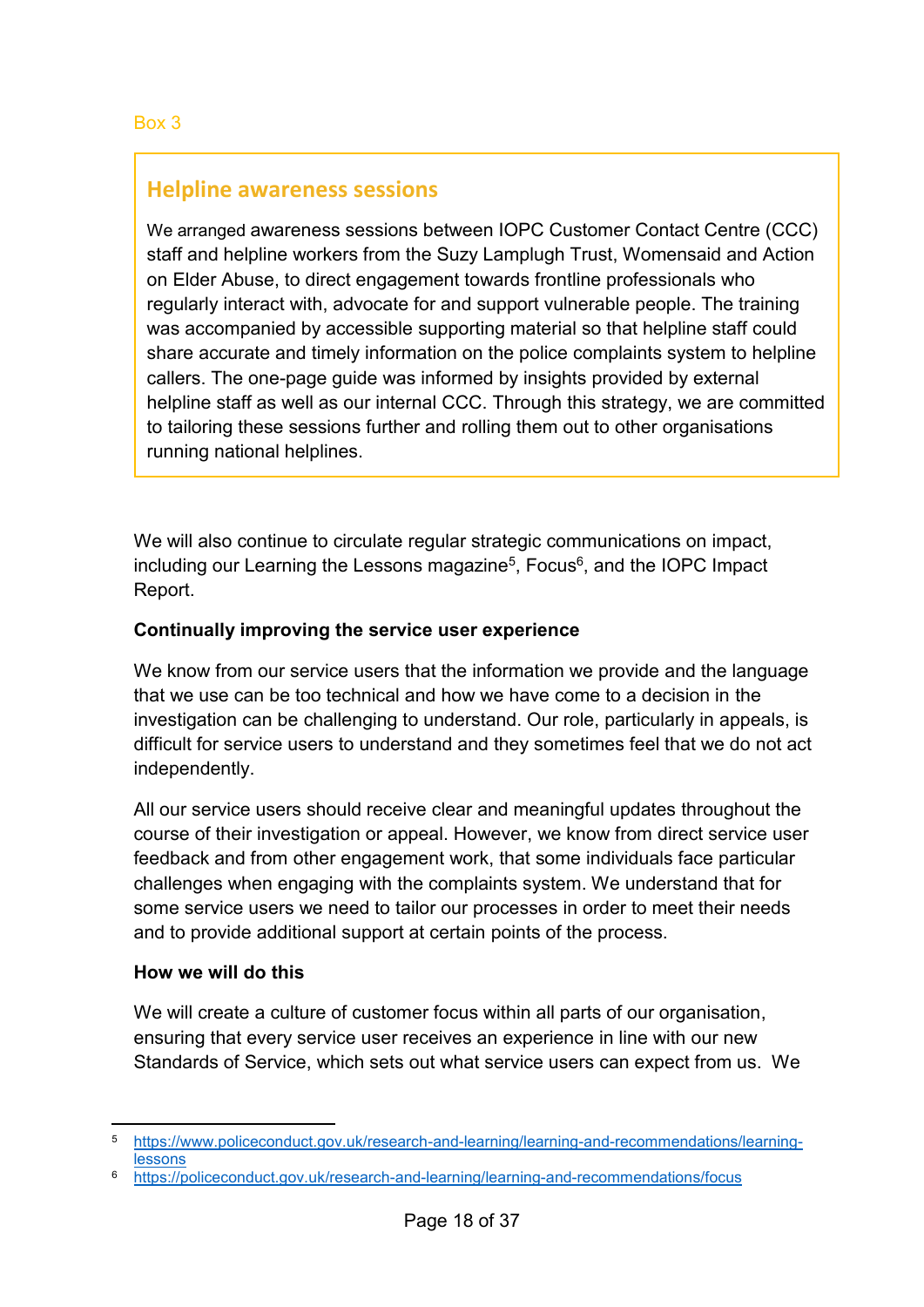will also work to obtain a Customer Service Excellence accreditation to demonstrate our commitment in this area.

We recognise that a power imbalance exists between the police and complainants and families. We will design our services with this in mind, offering support and guidance to help people understand their rights and navigate the system and signposting to other organisations as required.

We will develop proposals for a separate advocacy service for the police complaints system, which will be independent of the IOPC and the police service. This would provide support and advice to those who may find it difficult to access and navigate the system. We will use feedback from our services to design processes that respond to the needs of our service users.

We will review and improve our family liaison service and service user support to better meet the needs of vulnerable service users and bereaved families, including a single point of contact for bereaved families throughout the course of the investigation.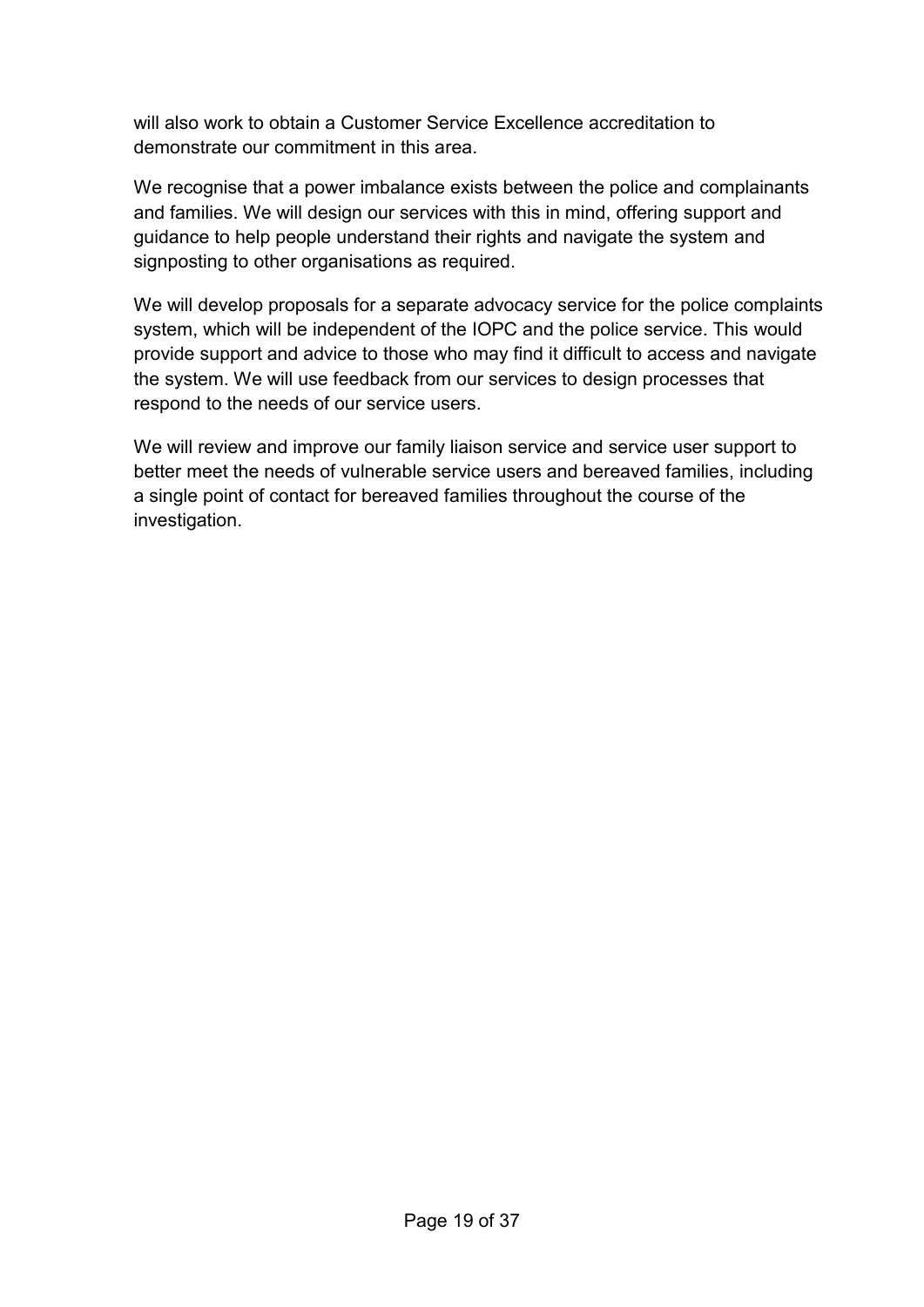

**How we will do it**

Priority Four: To be an efficient and effective organisation



We will drive and support a culture of engagement and openness across the IOPC

As an organisation committed to serving the public, it is vital that stakeholders and service users help to shape the service that we provide. We must drive a culture of engagement and openness across the organisation, encouraging and empowering colleagues to involve stakeholders in their work and to actively seek out public and stakeholder views as their feedback will result in the IOPC delivering improved services.

We will ensure that staff are equipped with the skills, guidance and systems they need to be able to engage confidently and effectively with a broad range of stakeholders.

#### **How we will do this**

We will ensure that staff involved in engagement activity receive appropriate training or clear guidance (see Annex C for a high-level summary of the key concept and definitions). This will include support in how to communicate and build rapport with young people, including those with disabilities, from BME and LGBTQ+ communities, and from different faith groups. We will define and apply quality standards for stakeholder engagement and promote these throughout the organisation.

Our existing relationship management framework will be developed and maintained, with contact 'owners' assigned to key stakeholders. Where appropriate, corporate relationships will be supported by a Memorandum of Understanding (MOU) that will be regularly reviewed and updated.

Staff involved in engagement activity, and those reliant on the views gathered through engagement activity, will be supported with user-friendly, accessible, GDPR-compliant systems that enables them to centrally record stakeholder information, activity and insights, and to view and access the information recorded by others, centrally.

To support a highly-skilled, empathetic and innovative workforce, we will identify and promote opportunities for staff to hear from service users, those with lived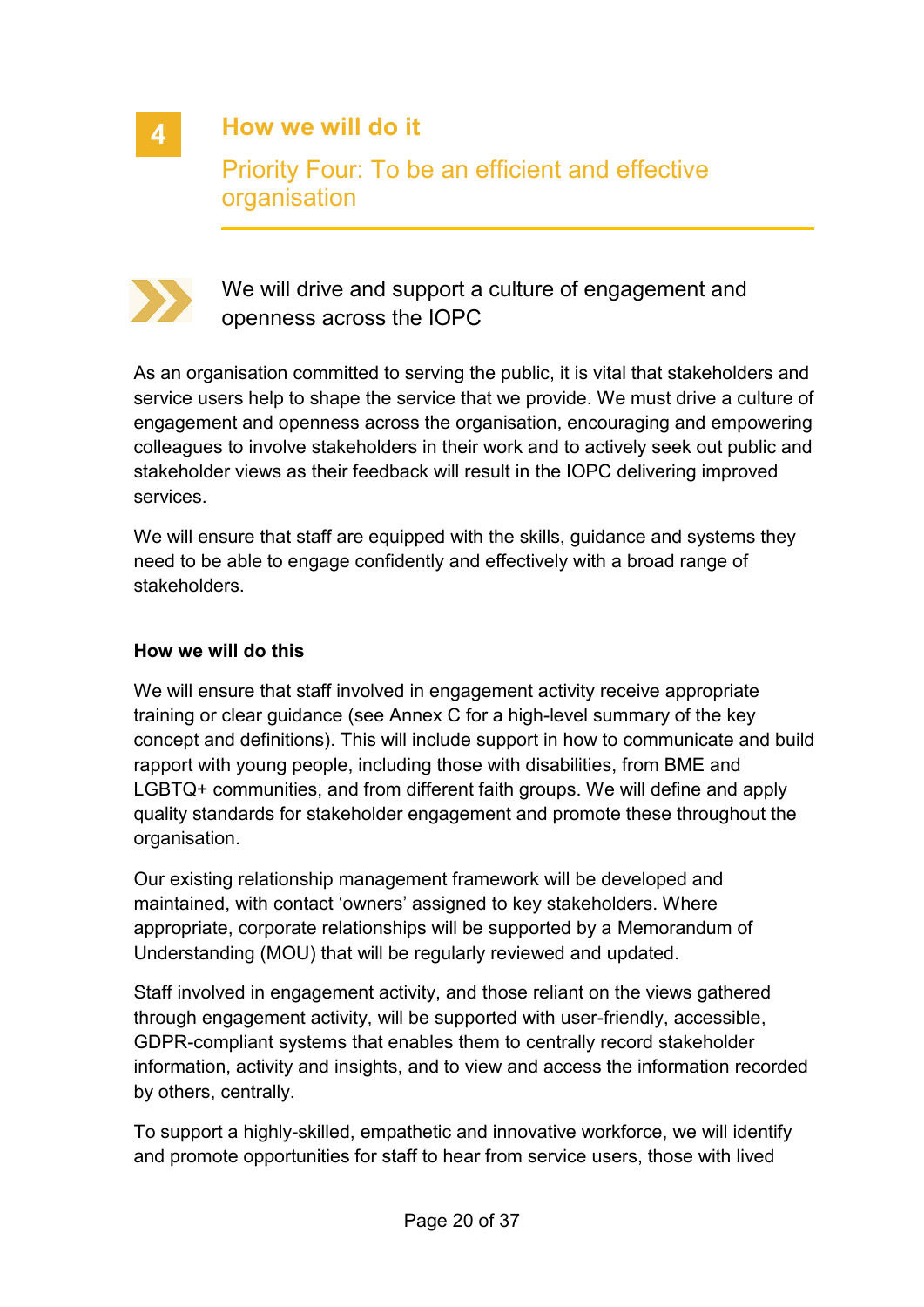experience and stakeholders who work with and represent people impacted by our work and policing. Feedback from staff are that these opportunities improve their understanding of the needs of service users, help them to think about how they can tailor their processes to better support the needs of service users and increase their knowledge of areas of policing that enables them to be more effective in their work.

To help the IOPC to reach and develop a diverse, talented workforce that reflects the communities we serve and who have the right skills and ethos to support our service users, we will encourage and support the organisation to involve stakeholders in the work of our Subject Matter Networks, Staff Networks and our recruitment processes.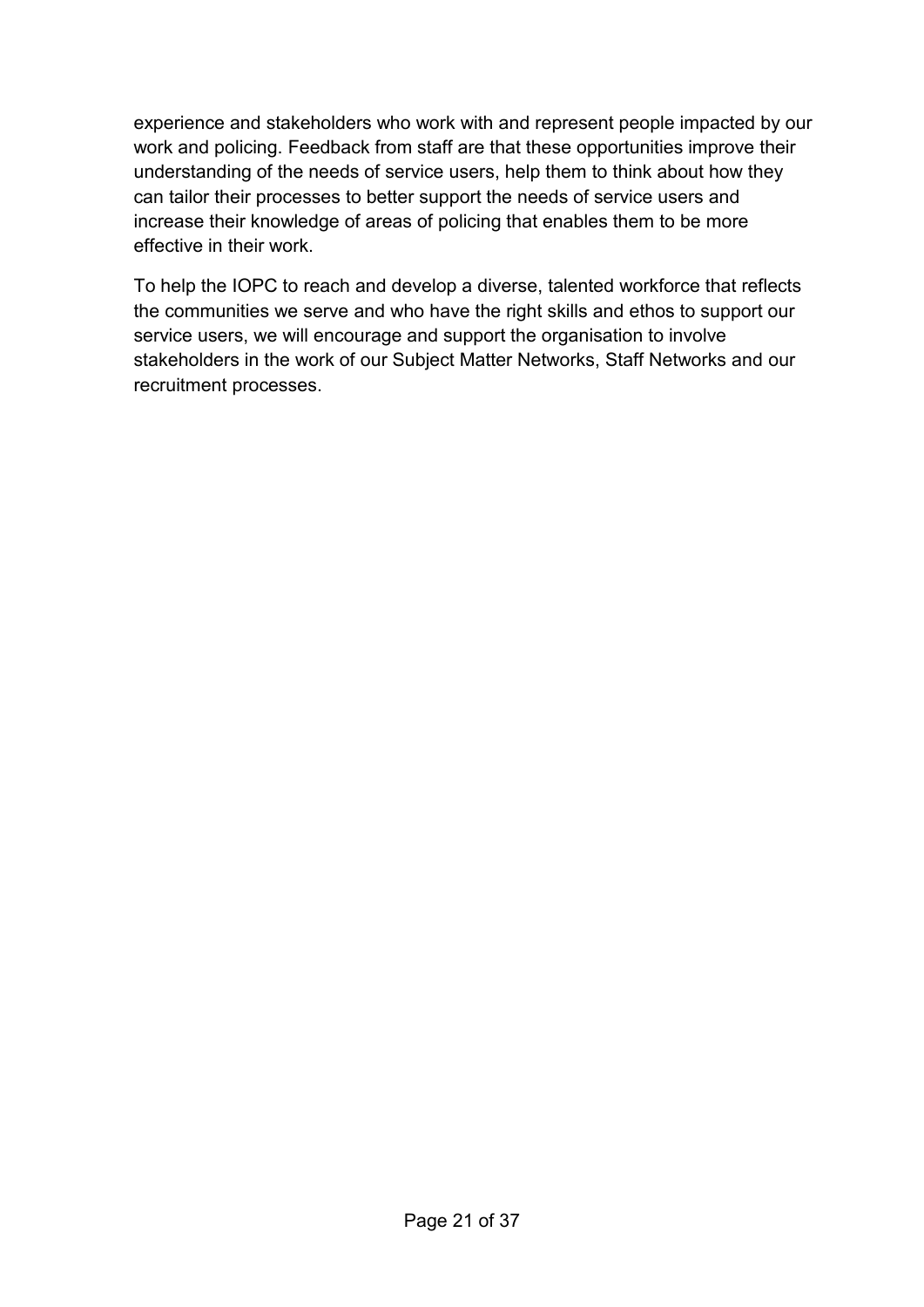# **ANNEX A Delivery plan**<sup>7</sup>

|                                                                                                               |                                                                                                                                                      |                                  |   | Year           |   |
|---------------------------------------------------------------------------------------------------------------|------------------------------------------------------------------------------------------------------------------------------------------------------|----------------------------------|---|----------------|---|
| <b>Item</b>                                                                                                   | <b>Activity</b>                                                                                                                                      | Lead/s                           |   | $\overline{2}$ | 3 |
| Produce and implement local<br>1)<br>engagement plans for each of our<br>geographical areas.                  | Appointing and on-boarding new<br>Stakeholder Engagement Officers.                                                                                   | SE team                          | V |                |   |
|                                                                                                               | Define and implement a bespoke<br>approach to engagement in each of our<br>regions.                                                                  | SE team /<br><b>RDs</b>          | Υ |                |   |
|                                                                                                               | Refreshing engagement plans.                                                                                                                         | SE team /<br><b>RDs</b>          |   | v              |   |
| Increase community and stakeholder<br>2)<br>engagement support for critical and/or<br>high-profile incidents. | Plan and deliver hand-over from the<br>$\bullet$<br>Policy & Engagement team, including<br>delivering training.                                      | SE team<br>P&E team<br>$\bullet$ |   |                |   |
|                                                                                                               | Ensure engagement plans include<br>capacity to resource support from across<br>the Stakeholder Engagement team in<br>response to fluctuating demand. | SE team                          |   | Y              |   |

 $\overline{a}$  $^\tau$  All activities have been mapped against corporate programme plans, and against the Stakeholder Engagement team's business plan.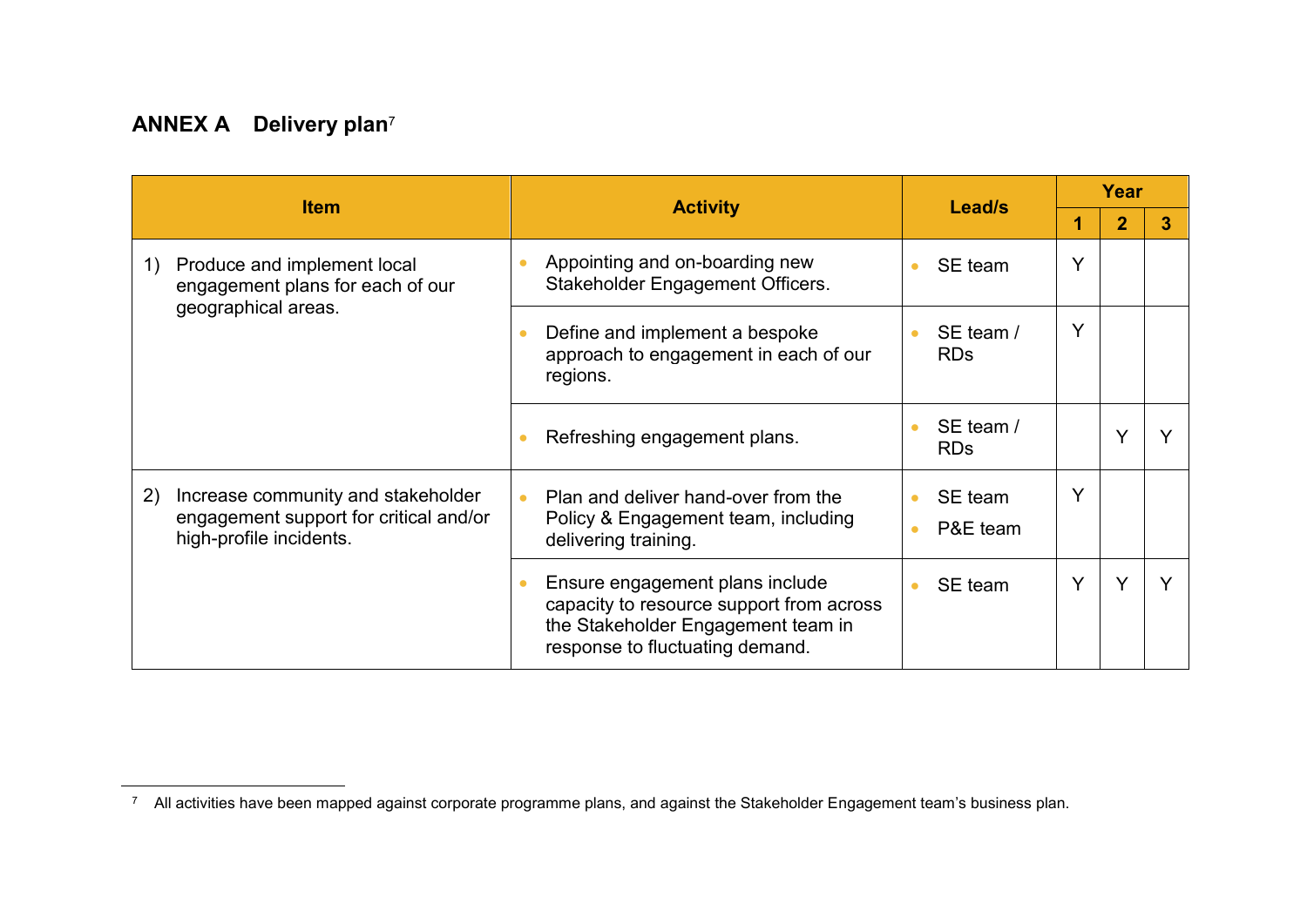| <b>Item</b> |                                                                                                                                                                                                                                                  |           |                                                                                                                                                                                                                                                                                       | Lead/s                      |   | Year           |     |  |
|-------------|--------------------------------------------------------------------------------------------------------------------------------------------------------------------------------------------------------------------------------------------------|-----------|---------------------------------------------------------------------------------------------------------------------------------------------------------------------------------------------------------------------------------------------------------------------------------------|-----------------------------|---|----------------|-----|--|
|             |                                                                                                                                                                                                                                                  |           | <b>Activity</b>                                                                                                                                                                                                                                                                       |                             | ٩ | $\overline{2}$ | 3   |  |
| 3)          | Implement the recommendations<br>made by the IOPC Youth Panel in<br>their 2018/19 report.                                                                                                                                                        |           | Task portfolio leads and monitor<br>implementation of recommendations.                                                                                                                                                                                                                | SE team                     | Y |                |     |  |
|             | 3a) Continue to work with, and support,<br>the IOPC Youth Panel to better<br>understand the drivers of low<br>confidence amongst young people<br>and the barriers preventing young<br>people from engaging with the police<br>complaints system. |           | Agree with Leaders Unlocked / the Youth<br>Panel, the 2019/20 programme of work.<br>Manage the programme of work, inc.<br>agreed milestones and reporting.                                                                                                                            | SE team                     | Y | tbc            | tbc |  |
| 4)          | Ensure there is an appropriate<br>balance of engagement between<br>policing and non-policing<br>stakeholders.                                                                                                                                    | $\bullet$ | Continue to develop the network of<br>advocates.<br>Ensure engagement plans are focused<br>appropriately on community engagement.                                                                                                                                                     | SE team /<br><b>RDs</b>     | Y | Y              | Y   |  |
| 5)          | Develop a more sophisticated<br>understanding of public confidence,<br>including which demographic groups<br>have the lowest confidence and the<br>influential factors that contribute to<br>'low confidence'.                                   |           | Develop and utilise the Public Perceptions<br>Tracker to improve our understanding of<br>'low confidence in the police complaints<br>system' and the factors involved.<br>Continue to engage with low confidence<br>groups to understand better their<br>experiences and perceptions. | SE team<br>Research<br>team | Y | Υ              | Y   |  |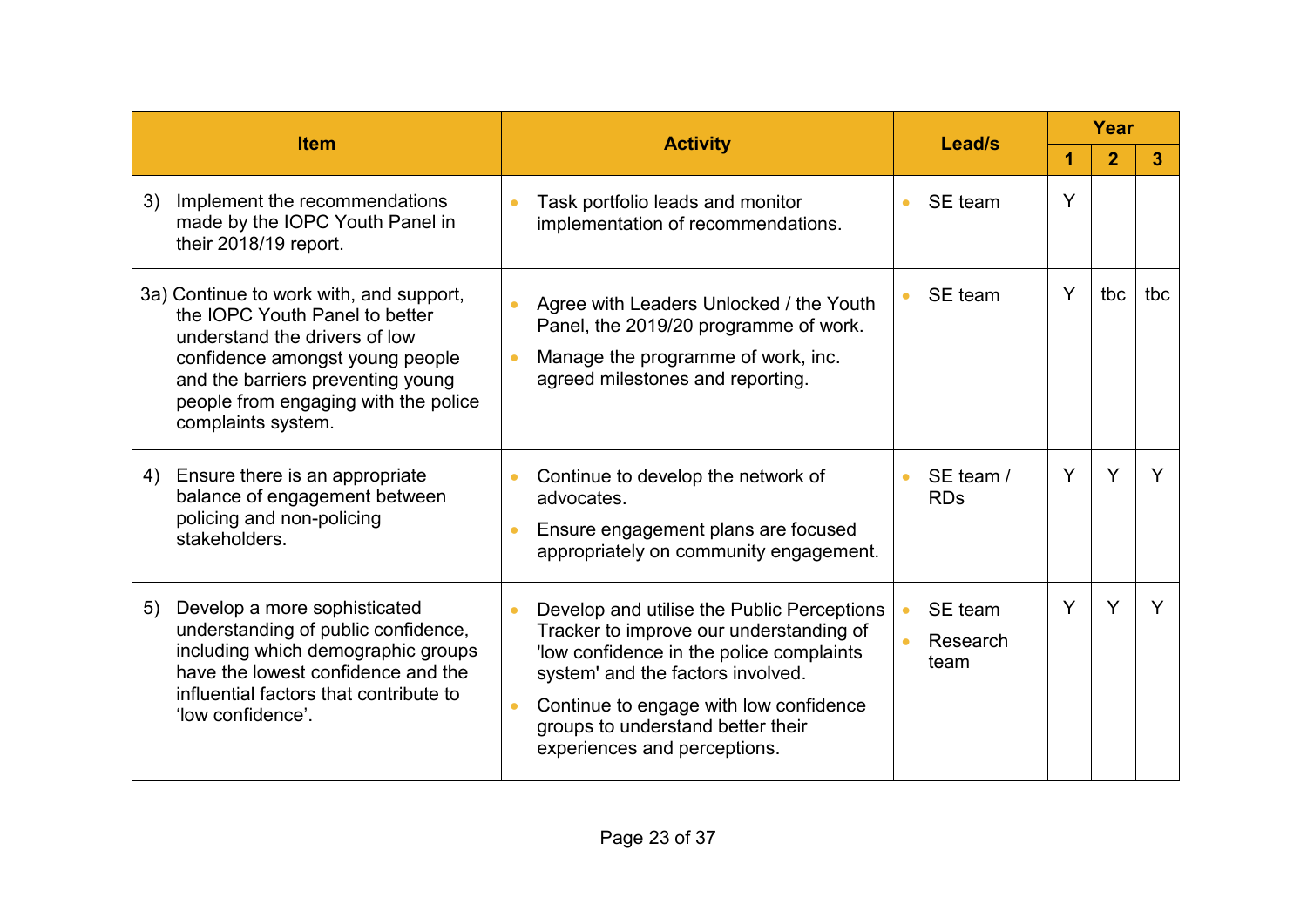|    |                                                                                                                    |           |                                                                                                                                                                                                                                                                                                                                                                                                                                                                                                                   |  |                                                |   | Year           |     |  |
|----|--------------------------------------------------------------------------------------------------------------------|-----------|-------------------------------------------------------------------------------------------------------------------------------------------------------------------------------------------------------------------------------------------------------------------------------------------------------------------------------------------------------------------------------------------------------------------------------------------------------------------------------------------------------------------|--|------------------------------------------------|---|----------------|-----|--|
|    | <b>Item</b>                                                                                                        |           | <b>Activity</b>                                                                                                                                                                                                                                                                                                                                                                                                                                                                                                   |  | Lead/s                                         |   | $\overline{2}$ | 3   |  |
| 6) | Develop proposals for stakeholder<br>scrutiny panels to advise on, and<br>review, our operational work.            | $\bullet$ | Provide requirements to Portfolio 1a.<br>Support programme and project leads<br>(advice, facilitating contact with<br>appropriate stakeholders etc)                                                                                                                                                                                                                                                                                                                                                               |  | SE team<br>Portfolio 1a<br>project leads       | Y |                |     |  |
| 7) | Work more effectively with partners<br>and stakeholders to share intelligence<br>about emerging trends and issues. |           | Collate regular insight briefings and other<br>$\bullet$<br>reports and share internally to enable all<br>staff to be aware of the views and<br>experiences of different stakeholder<br>groups.<br>Continue to develop effective<br>mechanisms that enable effective<br>collection and dissemination of insight<br>from our engagement work.<br>Seek advice from statutory and non-<br>statutory stakeholders with relevant<br>expertise to help us identify the best<br>mechanisms for drawing learning from our |  | SE team<br>KIM team                            | Y | Y              |     |  |
| 8) | Continue our roundtable events with<br>stakeholders to help inform our case<br>selection process.                  |           | national operational work.<br>Support Portfolio 2 project: 'Thematic<br>case selection and the investigations<br>'mix" with stakeholder advice,<br>identification of potential delegates;<br>briefing material etc.                                                                                                                                                                                                                                                                                               |  | SE team<br>P&E team<br>Assessment<br>Unit team | Y | tbc            | tbc |  |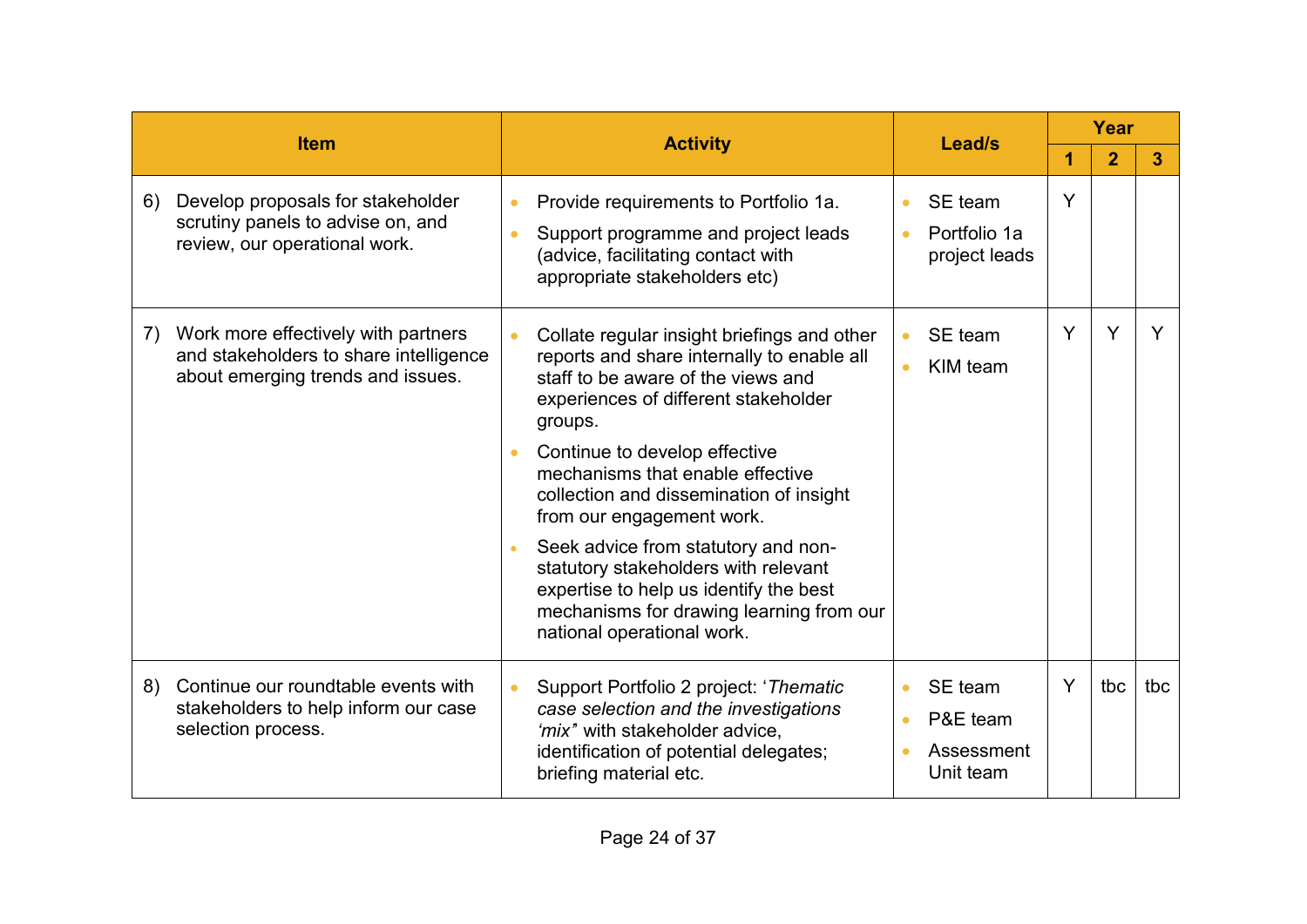|                                                                                                                                                                                                         |                                                                                                                                                                                                                                                          |                                                  |   | Year           |   |
|---------------------------------------------------------------------------------------------------------------------------------------------------------------------------------------------------------|----------------------------------------------------------------------------------------------------------------------------------------------------------------------------------------------------------------------------------------------------------|--------------------------------------------------|---|----------------|---|
| <b>Item</b>                                                                                                                                                                                             | <b>Activity</b>                                                                                                                                                                                                                                          | Lead/s                                           | 1 | $\overline{2}$ | 3 |
| Provide information and/or training to<br>9)<br>improve our network of advocates'<br>understanding of the police<br>complaints system, so they can<br>support and advise the clients they<br>work with. | Continue to facilitate the helpline<br>$\bullet$<br>awareness sessions between CCC and<br>stakeholders.<br>Develop training materials and<br>opportunities further in years 2 and 3.                                                                     | SE team<br>CCC team<br>L&D team<br>Comms<br>team | Y | Y              | Y |
| 10) Develop a proposal for an<br>independent advocacy service.                                                                                                                                          | Scope the potential<br>$\bullet$<br>advantages/disadvantages of having an<br>advocacy service for the police<br>complaints system, as well as possible<br>models of delivery and likely costs.                                                           | P&E team<br>$\bullet$                            | Y |                |   |
| 11) Develop our existing relationship<br>management framework.                                                                                                                                          | Revise / update initial framework with<br>$\bullet$<br>information owners assigned to key<br>stakeholders and clear information on the<br>responsibilities of a relationship owner.                                                                      | SE team<br>$\bullet$                             | Y | Υ              |   |
| 12) Identify and promote opportunities for<br>staff to hear from service users, those<br>with lived experience and<br>stakeholders who work with, and<br>represent, people impacted by our<br>work.     | Collate and share offers for stakeholders<br>$\bullet$<br>to train IOPC staff, particularly SMNs.<br>Task Portfolio 4 programme team with<br>ensuring opportunities to incorporate<br>people with lived experience into staff<br>training are maximised. | SE team<br>L&D team                              | Y | Y              |   |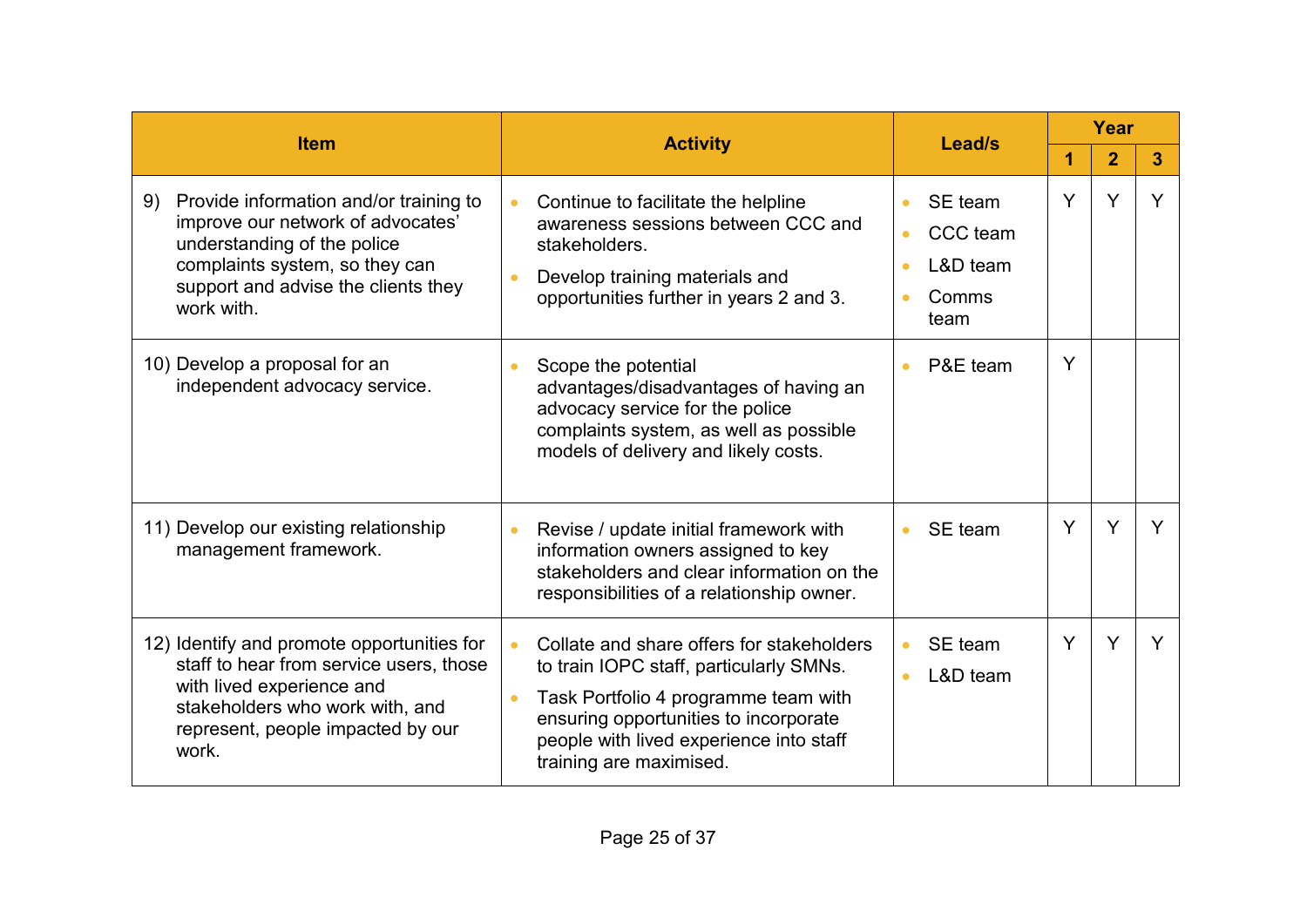| <b>Item</b>                                                                                                                      |                                                                                                                                                                                                          |                                                  | Year |  |
|----------------------------------------------------------------------------------------------------------------------------------|----------------------------------------------------------------------------------------------------------------------------------------------------------------------------------------------------------|--------------------------------------------------|------|--|
|                                                                                                                                  | <b>Activity</b>                                                                                                                                                                                          | Lead/s                                           | 2    |  |
| 13) Make sure that the full range of our<br>stakeholders and service users meet<br>with senior IOPC staff on a regular<br>basis. | Reviewing existing senior staff<br>engagement activity.<br>Identifying priority organisations /<br>individuals and area of focus.<br>Ensuring that information is recorded and<br>accessible internally. | SE team<br>$L&D$ team<br>Private<br>Office / EAs |      |  |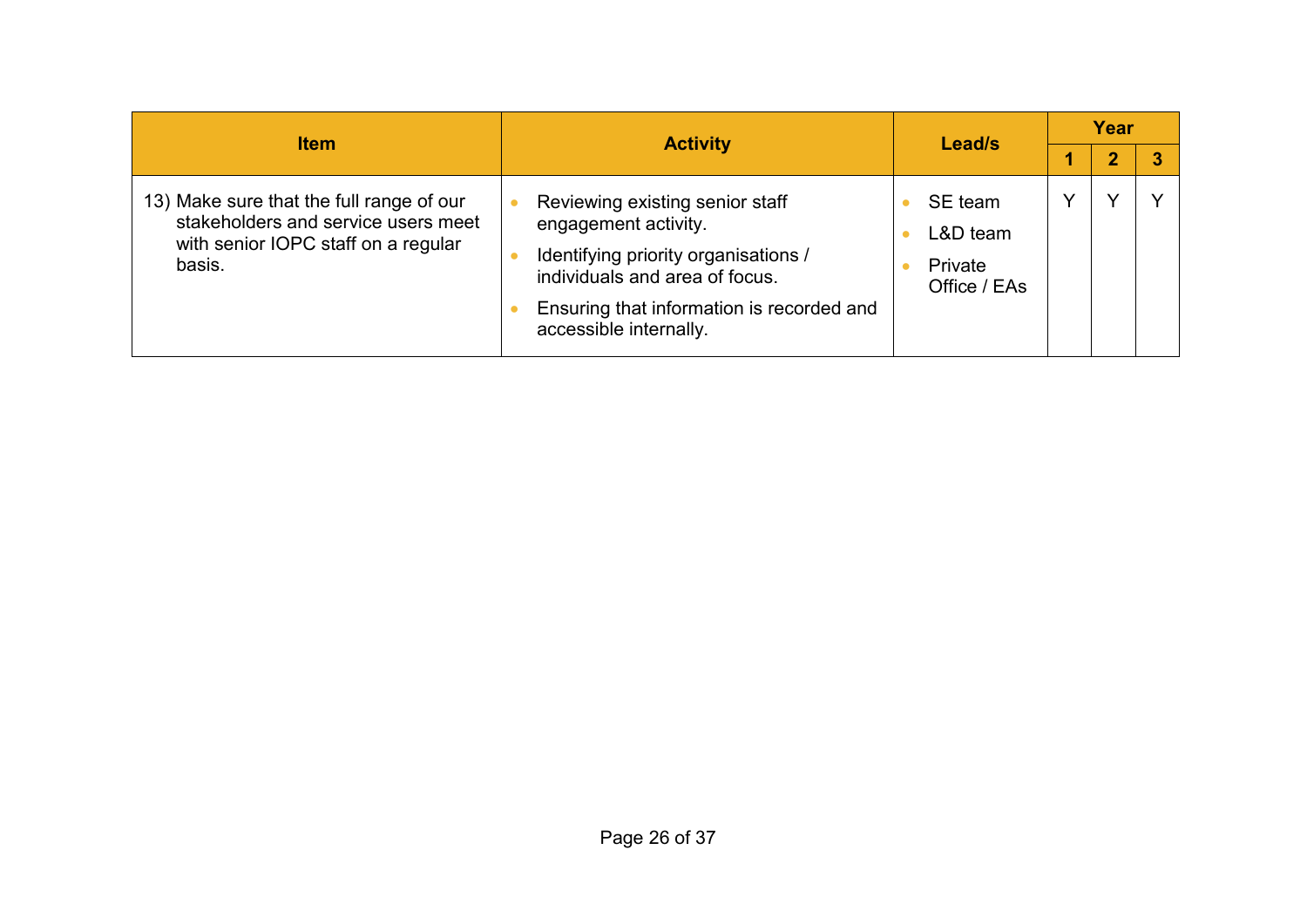# **ANNEX B Measures**

*People from all backgrounds have confidence in the police complaints system and are willing to complain, their demographics are representative of those communities served by the police.*

| <b>Measures</b>                                                                                                      |                           | <b>Frequency</b> |
|----------------------------------------------------------------------------------------------------------------------|---------------------------|------------------|
| % Stakeholders who think the IOPC is improving public confidence in the police<br>complaints system                  | Monitor                   | Annual           |
| % Complaints from BME and young people                                                                               | >11% (BME)<br>$>7\%$ (YP) | Bi annual        |
| <b>Public Perception tracker information</b><br>% Young people who believe their complaint will be dealt with fairly | Improvement target        | Bi annual        |
| % People from BME background are aware of the IOPC                                                                   | Improvement target        | Bi annual        |

| <b>Measures -</b>                                                                                | <b>Police</b>                         |                           | <b>Police Accountability</b>          |                        | <b>Non-Police</b>                     |                        |                                                  |
|--------------------------------------------------------------------------------------------------|---------------------------------------|---------------------------|---------------------------------------|------------------------|---------------------------------------|------------------------|--------------------------------------------------|
| <b>Stakeholder Survey</b>                                                                        | <b>Baseline</b>                       | <b>Target</b>             | <b>Baseline</b>                       | <b>Target</b>          | <b>Baseline</b>                       | <b>Target</b>          | <b>Frequency</b>                                 |
| How much, or little, do you<br>know about the<br>Independent Office for<br><b>Police Conduct</b> | 67%<br>Know a lot or a<br>fair amount | maintain<br>or<br>improve | 88%<br>Know a lot or<br>a fair amount | maintain<br>or improve | 69%<br>Know a lot or a<br>fair amount | maintain<br>or improve | Per reporting<br>period<br>(currently<br>annual) |
| How favourable or<br>unfavourable is your overall<br>opinion of the IOPC?                        | 37%<br>Very or fairly<br>favourable   | maintain<br>or<br>improve | 54%<br>Very or fairly<br>favourable   | maintain<br>or improve | 51%<br>Very or fairly<br>favourable   | maintain<br>or improve | Per reporting<br>period<br>(currently<br>annual) |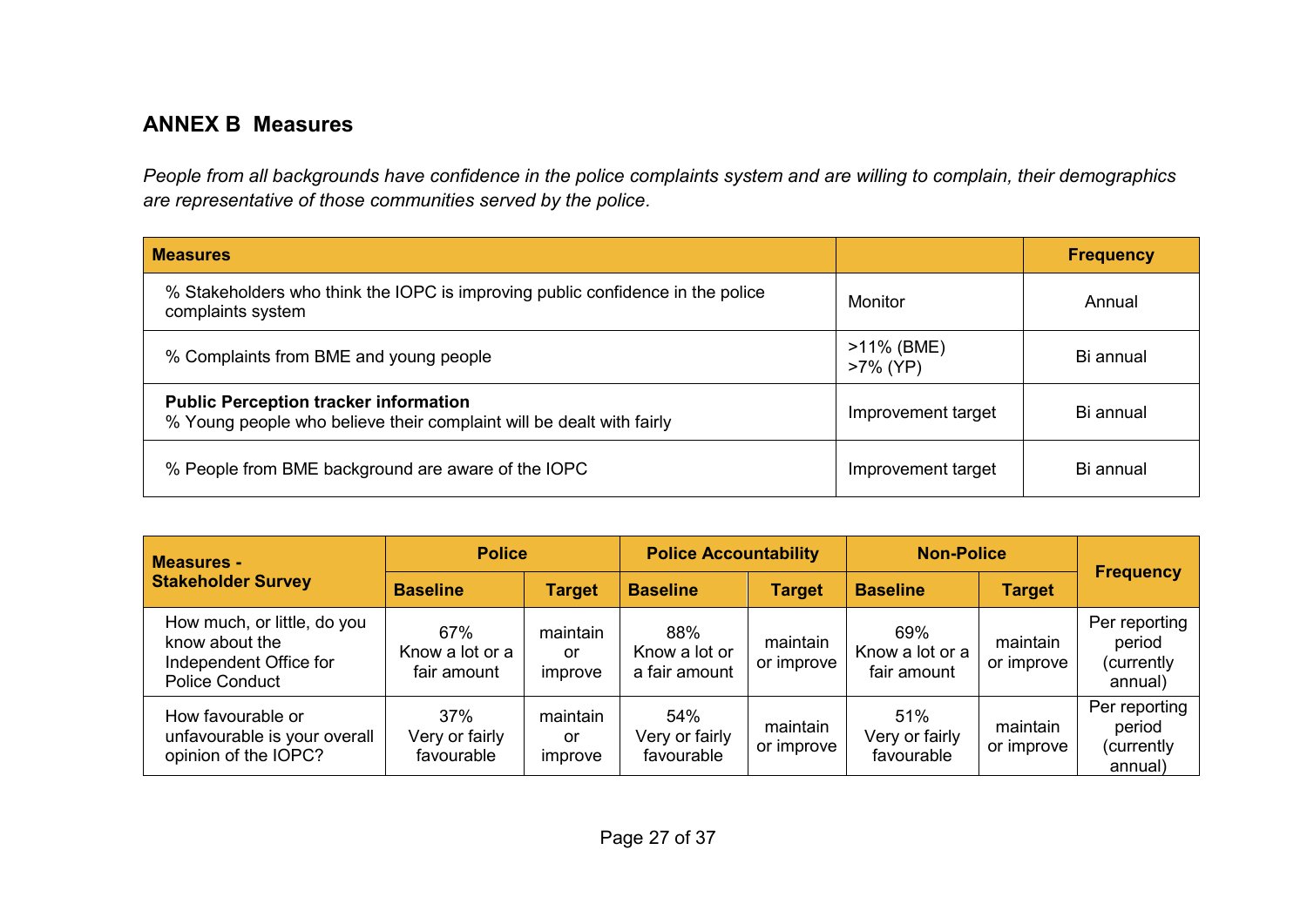| How easy or difficult do you<br>find engaging with the<br>Independent Office for<br>Police Conduct? | 33%<br>Easy | Upwards<br>trend | 73%<br>Easy | Jpwards<br>trend | 27%<br>Easy | Upwards<br>trend | Per reporting<br>period<br>(currently<br>annual) |
|-----------------------------------------------------------------------------------------------------|-------------|------------------|-------------|------------------|-------------|------------------|--------------------------------------------------|
|-----------------------------------------------------------------------------------------------------|-------------|------------------|-------------|------------------|-------------|------------------|--------------------------------------------------|

| <b>Measures -</b><br><b>Public Perceptions</b><br><b>Tracker</b>                                                                                                               | <b>All respondents</b>             |                           |                                           | <b>BAME</b>               |                                           | <b>Young people</b><br>(aged 18 – 24) |                                           | <b>With a</b><br>disability or<br>condition |                                           | Socio-<br>economic<br>grade (DE) | <b>Frequency</b> |
|--------------------------------------------------------------------------------------------------------------------------------------------------------------------------------|------------------------------------|---------------------------|-------------------------------------------|---------------------------|-------------------------------------------|---------------------------------------|-------------------------------------------|---------------------------------------------|-------------------------------------------|----------------------------------|------------------|
|                                                                                                                                                                                | <b>Baseline</b>                    | <b>Target</b>             | <b>Baseline</b>                           | <b>Target</b>             | <b>Baseline</b>                           | <b>Target</b>                         | <b>Baseline</b>                           | <b>Target</b>                               | <b>Baseline</b>                           | <b>Target</b>                    |                  |
| Have you heard of the<br>Independent Office for Police<br>Conduct (IOPC) before today?                                                                                         | 37%                                | 2%<br>annual<br>increase  | 32%                                       | 2%<br>annual<br>increase  | 22%                                       | 2%<br>annual<br>increase              | 40%                                       | 2%<br>annual<br>increase                    | 33%                                       | 2%<br>annual<br>increase         | Annual           |
| How confident, if at all, are you<br>that the Independent Office for<br>Police Conduct deals with its<br>work in an impartial way?                                             | 60% Very<br>or fairly<br>confident | 2%<br>annual<br>increase  | 53%<br>Very or<br>fairly<br>confide<br>nt | 2%<br>annual<br>increase  | 61%<br>Very or<br>fairly<br>confide<br>nt | 2%<br>annual<br>increase              | 57%<br>Very or<br>fairly<br>confide<br>nt | 2%<br>annual<br>increase                    | 54%<br>Very or<br>fairly<br>confide<br>nt | 2%<br>annual<br>increase         | Annual           |
| If you were really unhappy<br>about how a police officer<br>behaved towards you, OR<br>handled a matter in which you<br>were involved, how likely<br>would you be to complain? | 67% Very<br>or fairly<br>likely    | maintain<br>or<br>improve | 67%<br>Very or<br>fairly<br>likely        | maintain<br>or<br>improve | 67%<br>Very or<br>fairly<br>likely        | maintain<br>or<br>improve             | 70%<br>Very or<br>fairly<br>likely        | maintain<br>or<br>improve                   | 65%<br>Very or<br>fairly<br>likely        | maintain<br>or<br>improve        | Annual           |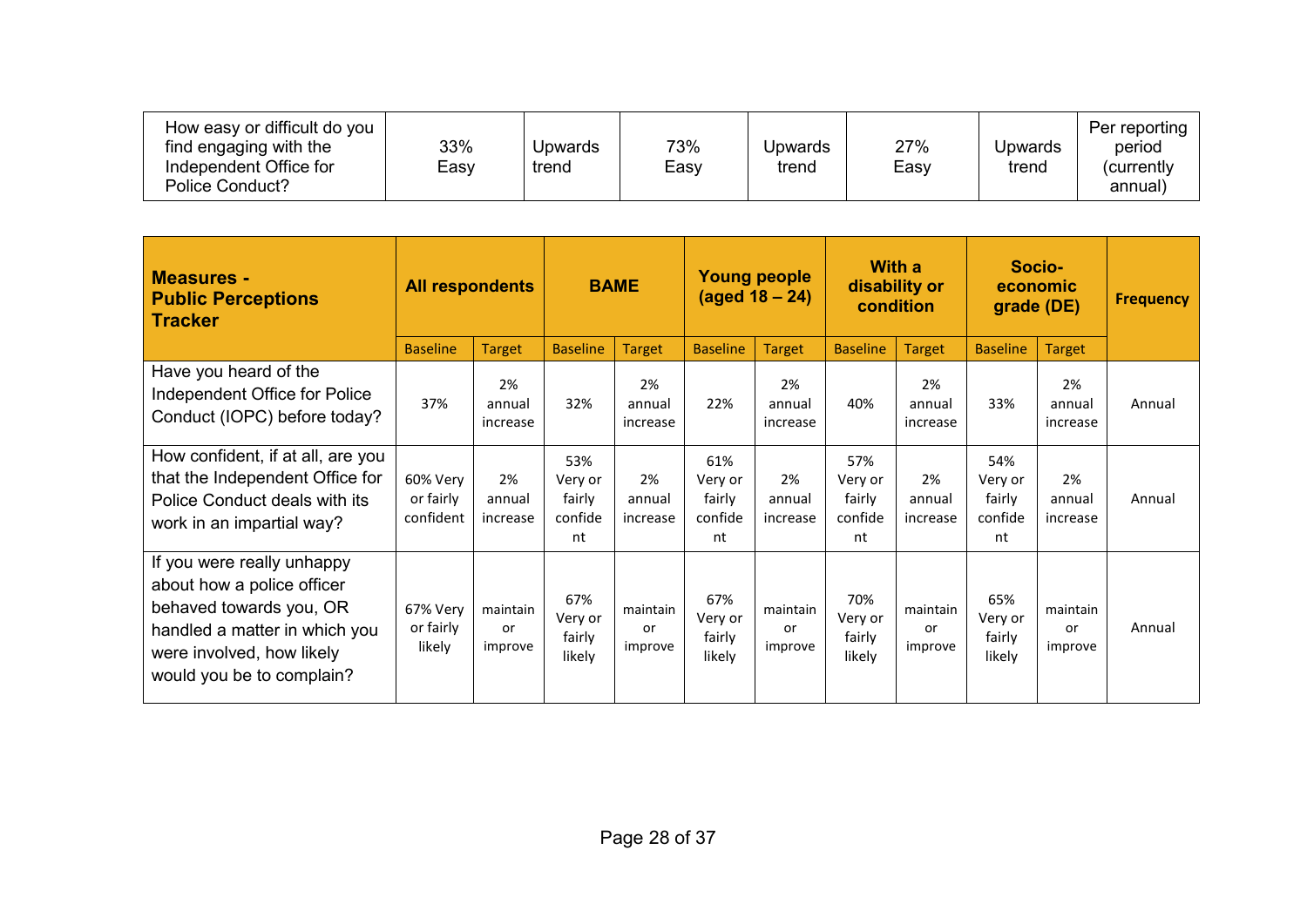#### **REGIONAL MEASURES**

Against the figure for All Respondents (see above), we will seek to ensure that no region falls below 2-3%.<sup>8</sup>

Have you heard of the Independent Office for Police Conduct (IOPC) before today?

How confident, if at all, are you that the Independent Office for Police Conduct, previously known as the Independent Police Complaints Commission deals with its work in an impartial way?



 $\overline{\phantom{a}}$ 8 *Source of graphics: Populus Public Perceptions Tracker Summary of research for the 2018/19 financial year*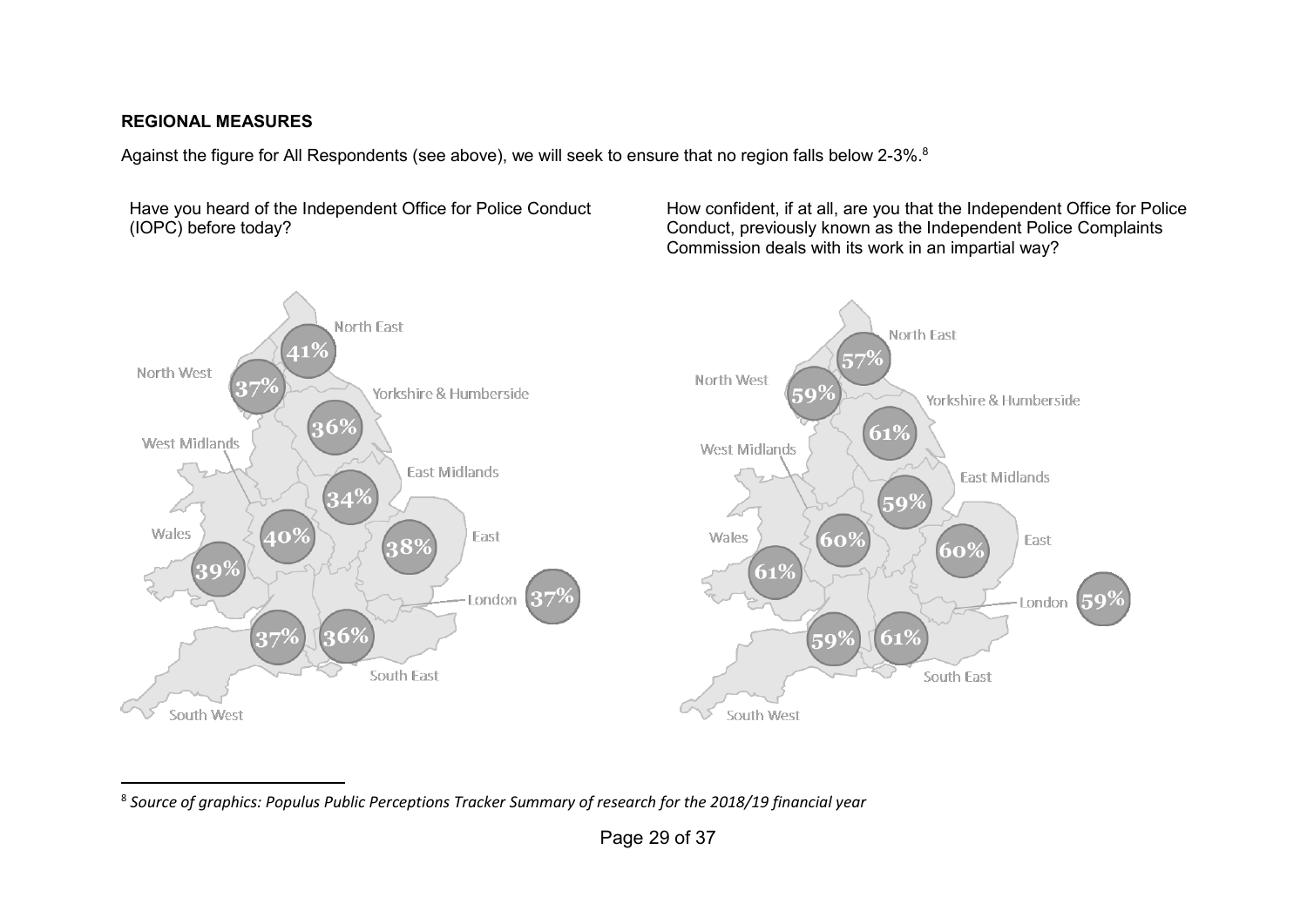If you were really unhappy about how a police officer behaved towards you, OR handled a matter in which you were involved, how likely would you be to complain?

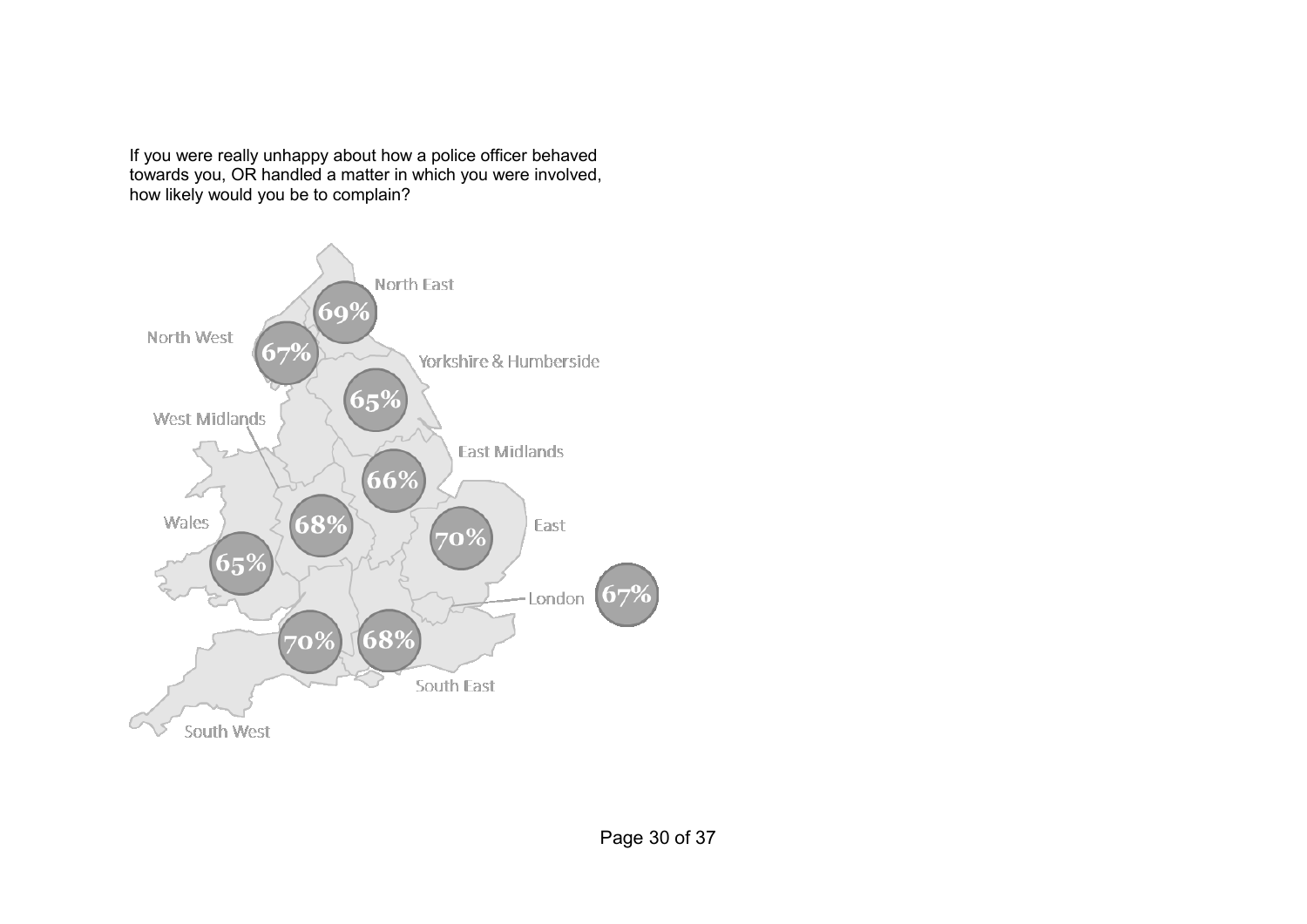# **ANNEX C Key concepts and definitions**

#### **What is stakeholder engagement?**

Stakeholder engagement is built on the premise that those groups (or individuals) who can affect, or are affected by, the achievement of an organisation's purpose should be given the opportunity to influence decisions that affect them. **It is important that there is a clear and consistent understanding regarding the different types of engagement that can take place.**

| Ref.                                     | <b>Description</b>                                                                                                                                                                                                                                                                                                                                                                                                                                             | <b>Key principles</b>                                                                                                                                                                                                                                                                                                                                                                                                                                                                                                                                                                                                                                                                                                |
|------------------------------------------|----------------------------------------------------------------------------------------------------------------------------------------------------------------------------------------------------------------------------------------------------------------------------------------------------------------------------------------------------------------------------------------------------------------------------------------------------------------|----------------------------------------------------------------------------------------------------------------------------------------------------------------------------------------------------------------------------------------------------------------------------------------------------------------------------------------------------------------------------------------------------------------------------------------------------------------------------------------------------------------------------------------------------------------------------------------------------------------------------------------------------------------------------------------------------------------------|
| Public &<br>stakeholder<br>participation | The process by which an organisation<br>consults with or involves interested or<br>affected individuals or organisations<br>before making a decision or in relation<br>to the ongoing delivery of its services.<br>Examples:<br>Detailed engagement plan to<br>support the review of the<br>discrimination guidelines.<br>Formal written consultation on<br>section 22 guidance.<br>A community reference group to<br>support an independent<br>investigation. | 1. The public, organisations representing their interests and our wider<br>stakeholders have opportunities to contribute to developing IOPC<br>policy, guidance and influence the way we deliver our services.<br>2. Be representative whether by gender, race, age, class, sexual<br>orientation, education or religion & belief. This contribution is<br>central to ensuring that the IOPC delivers high quality services that<br>meet the public's & our stakeholders' needs and expectations.<br>3. Occurs at different levels of participation.<br><b>Inform</b><br>Consult<br>Involve<br>Partnership<br>4. Increasing influence and impact occurs as you move from the<br>'inform' to the 'partnership' level. |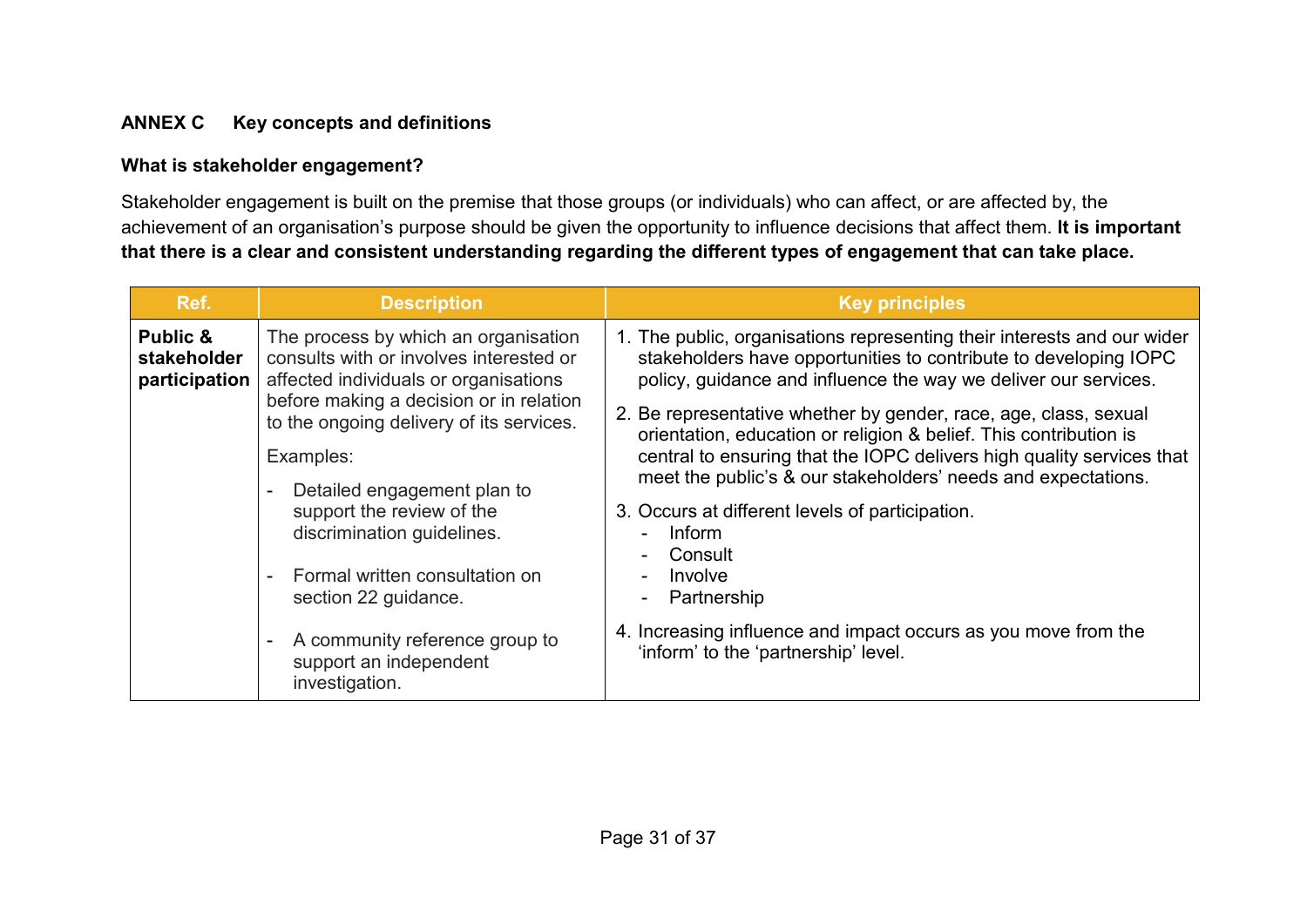| Ref.                                           | <b>Description</b>                                                                                                                                                                                                                                                                                                                                                                             | <b>Key principles</b>                                                                                                                                                                                                                                                                                                                                                                                           |  |
|------------------------------------------------|------------------------------------------------------------------------------------------------------------------------------------------------------------------------------------------------------------------------------------------------------------------------------------------------------------------------------------------------------------------------------------------------|-----------------------------------------------------------------------------------------------------------------------------------------------------------------------------------------------------------------------------------------------------------------------------------------------------------------------------------------------------------------------------------------------------------------|--|
| <b>Stakeholder</b><br>Engagement<br>(external) | Proactive practices, strategies and<br>technologies that allow us to manage<br>and analyse stakeholder interactions<br>and related insight with the goal of<br>improving relationships with<br>stakeholders, taking action for mutual<br>benefit and ultimately driving<br>stakeholder advocacy.<br>Examples:<br>Developing an MOU.<br>Engagement via agreed processes<br>on individual cases. | 1. Characterised by a long-term commitment from both parties.<br>2. Encourage ethical challenge and be characterised as 'two-way' so<br>that both sides have the opportunity to exchange views and<br>information, to listen, and to have their issues addressed.<br>3. Targeted at those most likely to be affected by our work.<br>4. Clarity of key point contacts.<br>5. Deliver benefits for both parties. |  |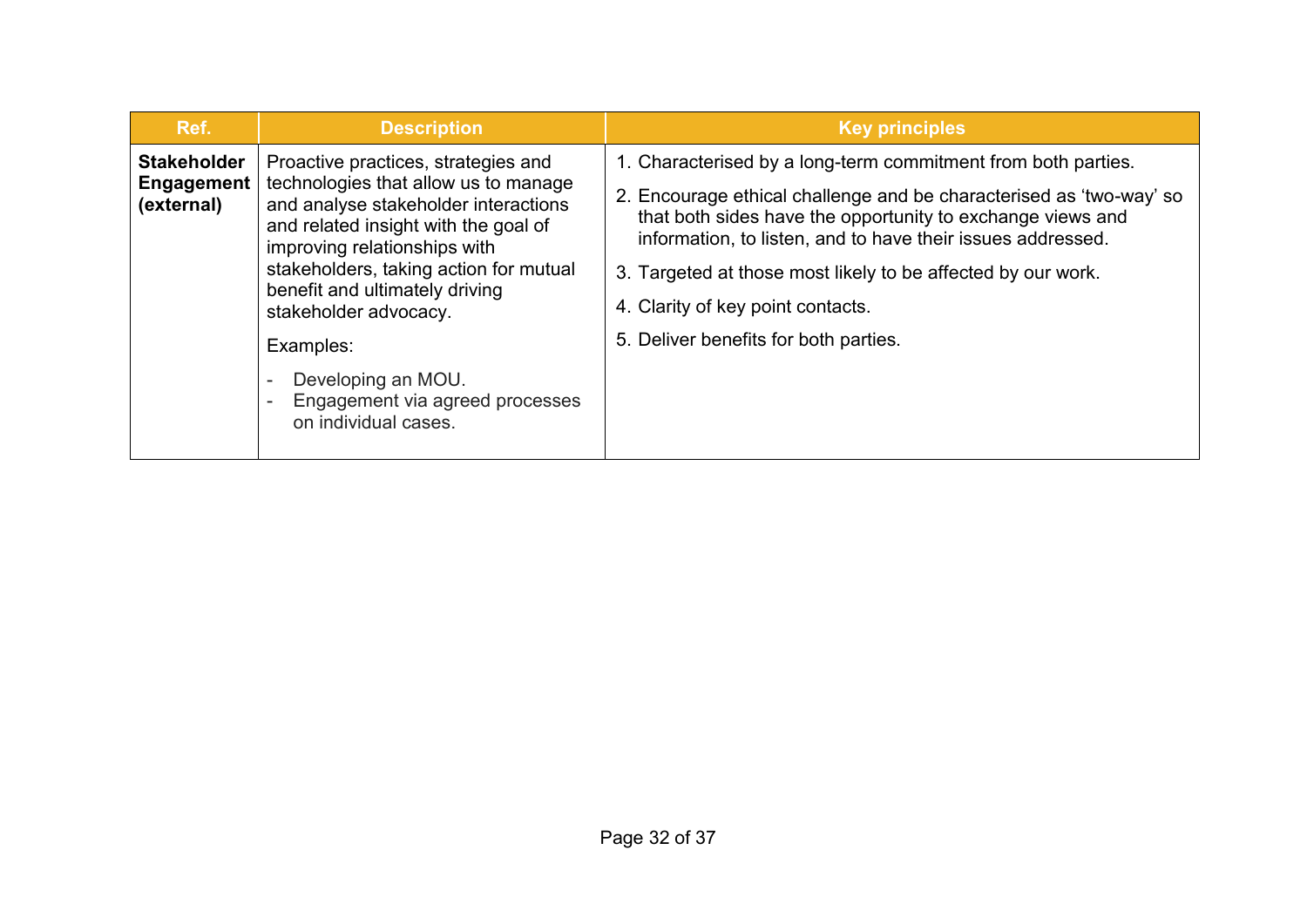# **Public & Stakeholder Participation**

#### Levels of engagement - The ladder of participation

We have adapted the International Association for Public Participation's spectrum of participation (which is based on Arnstein's<sup>9</sup> ladder of participation) to set out the different levels of engagement we will use in delivering this strategy. Our aim is to undertake engagement that offers greater influence to participants wherever possible. A key part of our approach will include always being clear which level is being attempted in any given engagement exercise so participants can make an informed decision about taking part.



|               | <b>Inform</b>                                                             | <b>Consult</b>                                                                                                     | <b>Involve</b>                                                                                                                             | <b>Partnership</b>                                                                                                                                                |
|---------------|---------------------------------------------------------------------------|--------------------------------------------------------------------------------------------------------------------|--------------------------------------------------------------------------------------------------------------------------------------------|-------------------------------------------------------------------------------------------------------------------------------------------------------------------|
| မ္တ<br>ŏ      | Inform those affected.                                                    | Those affected can inform those<br>making the decision / delivering<br>the service.                                | Those affected are involved in the<br>decision/ delivery of the service and may<br>change it as a result.                                  | Those affected jointly make the<br>decision/ deliver the service.                                                                                                 |
| ∾<br>уцу<br>М | To provide balanced<br>and objective<br>information to those<br>affected. | To gather information to inform<br>decisions or obtain feedback on<br>analysis, delivery, options or<br>decisions. | To work directly with the public/<br>stakeholders throughout process to<br>ensure concerns & aspirations are<br>understood and considered. | To partner with the public/ stakeholders<br>in all aspects of decision/ delivery of<br>service including the development of<br>alternatives & creating solutions. |

 $\overline{a}$  $^9$   $\,$  Arnstein, Sherry R. "A Ladder of Citizen Participation," JAIP, Vol. 35, No. 4, July 1969, pp. 216-224  $\,$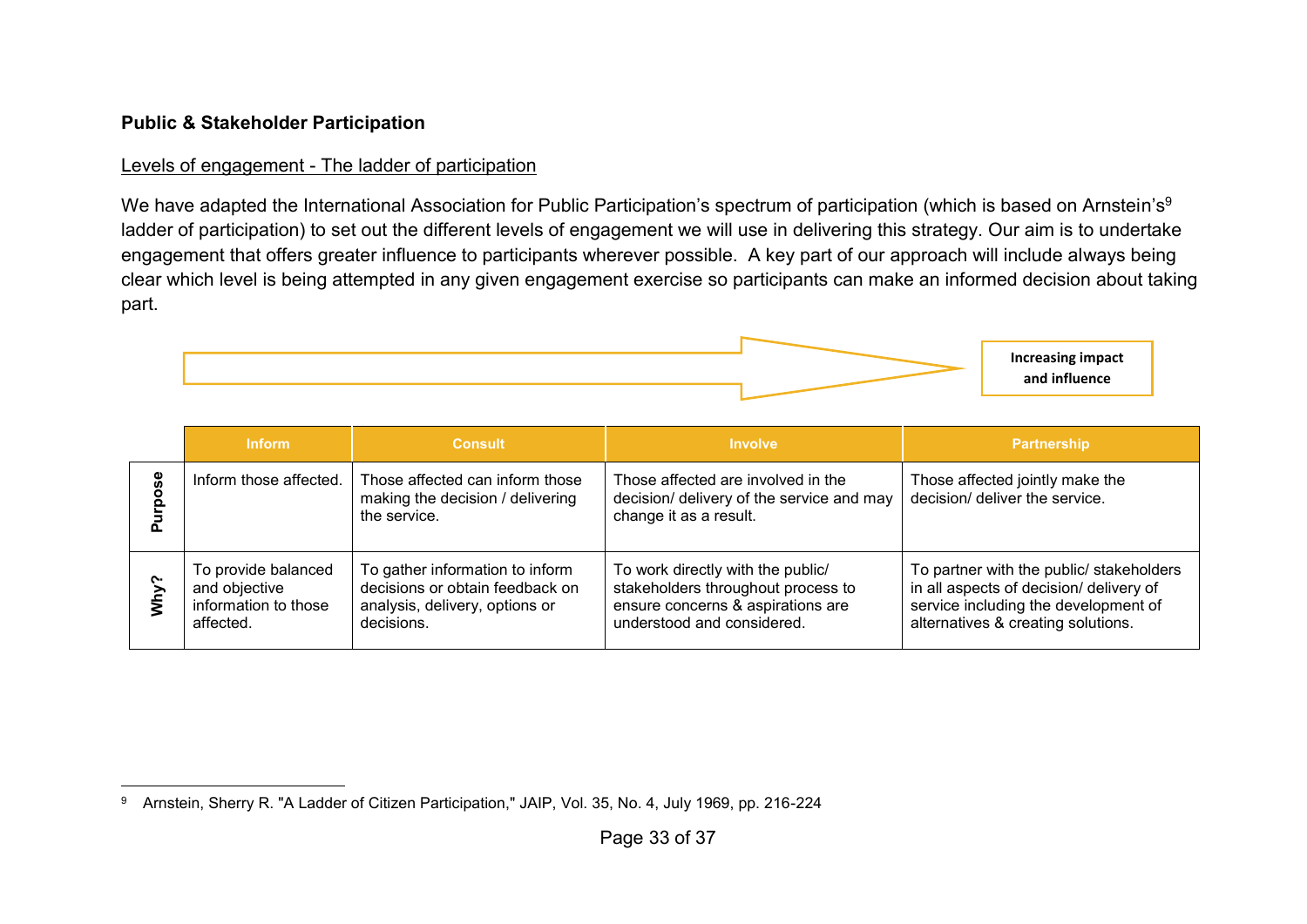

#### *Communication Vs Engagement*

There is a very clear dependency between this strategy and the IOPC **communications strategy**. It is important to be clear about the difference between the two.

- **Communication** is about connecting with people (the public and our stakeholders) by sending them information usually to raise awareness, change perception or behaviour. This can be done through multiple different channels, be interactive or 'two-way' and should be led by audience insight.
- **Engagement** is about focusing more on listening, to what others want and need and ultimately in involving them in problem solving or decision making. Like communication it should also be led by audience insight

There will be times when communication is appropriate rather than engagement, vice versa or a combination of the two.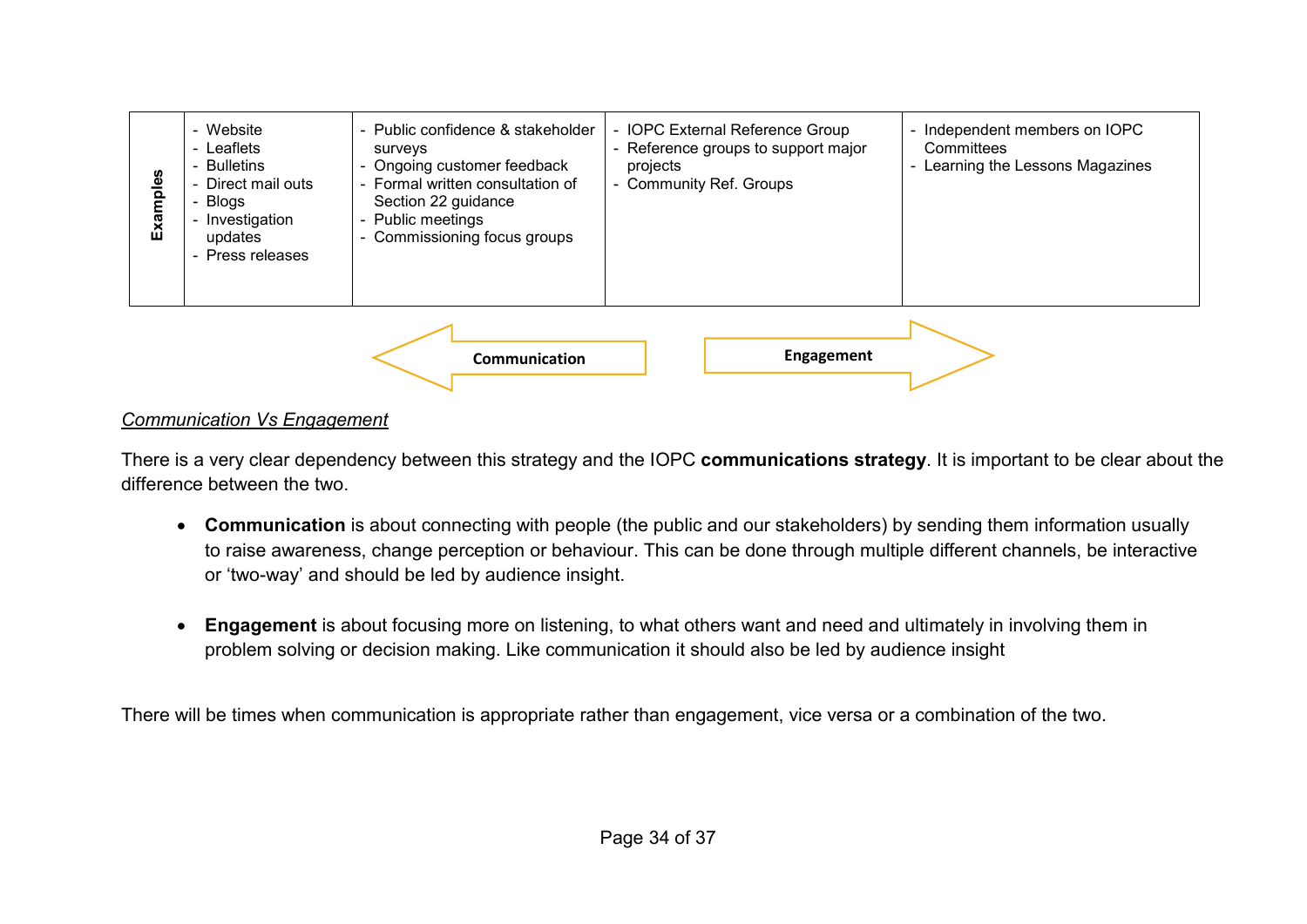# **Planning Engagement Framework**

When we plan any engagement exercise or build a regular engagement mechanism we will clearly define its scope by answering the following questions:

#### **1. What is the purpose of the engagement exercise?**

Establishing a clear purpose is the single most important stage of any engagement process. The purpose should:

- enable the creation of a shared understanding between the IOPC and those participating of the potential impact of the exercise, and
- include clarity of outputs and outcomes.

### **2. What is our promise to those participating?**

We must be clear about what the engagement exercise change? Being clear what is 'up for grabs' is critical. Defining this will require liaison with the decision maker who must provide a clear statement on what can change. The International Association of Public Participation calls this the '**Promise to the Public'.**

# **3. Is engagement really appropriate?**

A good engagement exercise should be embedded in the wider context and consider implications of other work being conducted and any related or local issues. Also, there is no point in considering an engagement exercise if:

- Nothing can change no matter the results of the engagement.
- There is no demand or interest from potential participants.
- There are insufficient resources to make the process work.

# **4. What are the risks?**

All engagement exercises carry some risk, these can include:

• **Reputational -** everyone involved in an engagement exercise, including participants, risk potentially damaging their reputation when participating in an exercise.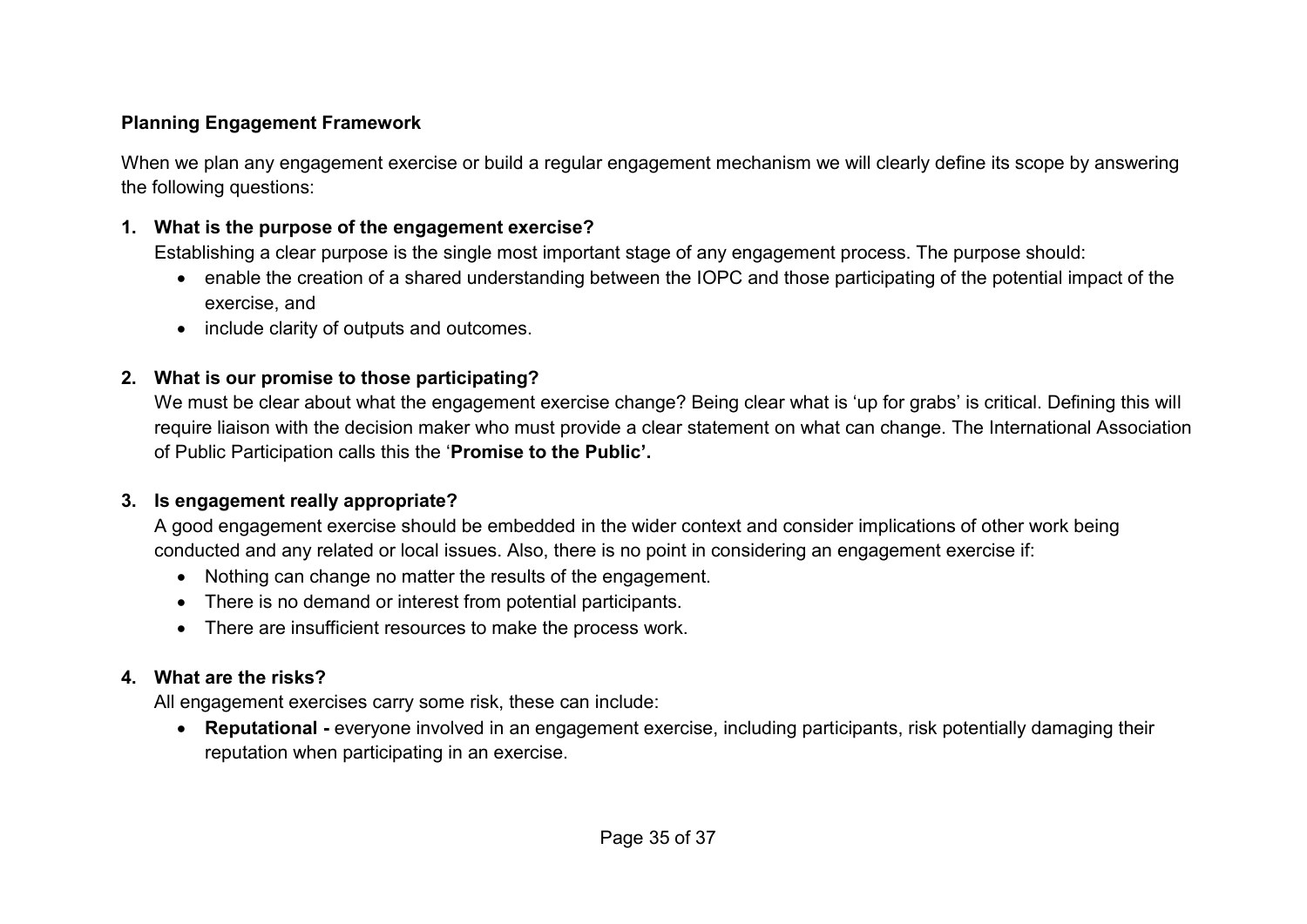- **Resources -** engagement exercises require funding; they take time, and they require skilled staff, which has implications for other priorities an organisation may have.
- **Relationships -** poorly designed engagement exercises and failure to deliver promised outcomes can damage relationships and undermine confidence in the organisation.

# **5. What level of engagement is being sought?**

Will the exercise:

- **Inform -** Inform those affected
- **Consult -** Inform those making the decision
- **Involve -** Change the decision
- **Partnership -** Jointly make the decision

# **6. Who should be involved?**

The exercise should involve the right participants and the way in which participants are selected should be as transparent as possible.

# **7. How will the exercise be evaluated?**

This needs to be considered up front and factored into planning and resources.

# **8. What engagement method should be used?**

This will largely be guided by the level of engagement being conducted and resources available. Methods include:

- **Appreciative Inquiry -** used to create a vision for the future and the plans to achieve it.
- **Citizen juries or panels -** small groups of non-specialists brought together to examine particular issues.
- **Consensus conferences -** panels of citizens that questions experts/providers on particular issues.
- **Consumer voice panels -** panels of service users brought together to discuss service quality or other related topics, and identity concerns and ideas for improvement.
- **Deliberative mapping -** involves specialists, stakeholders and the public to assess how participants rate different priorities.